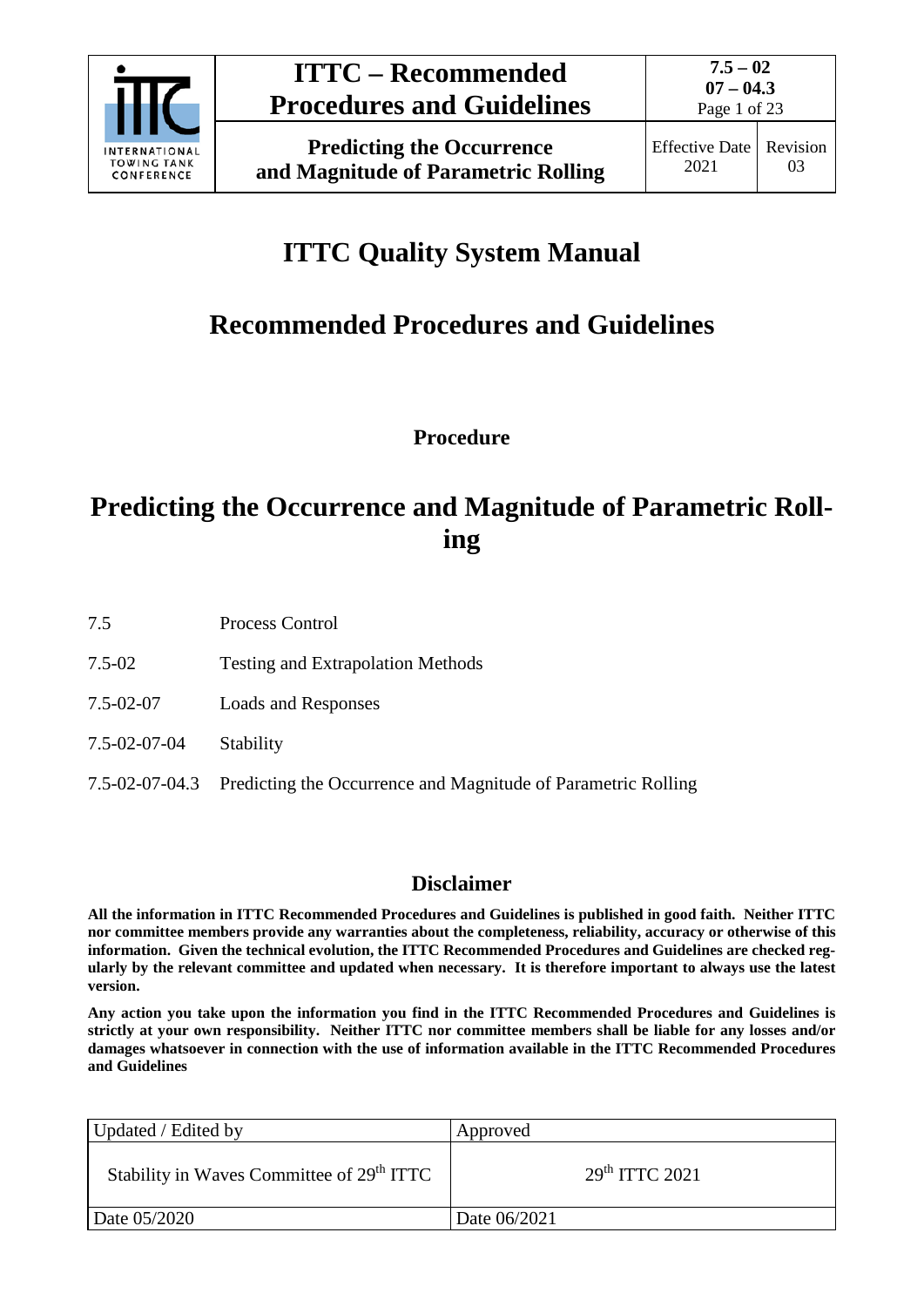

**Predicting the Occurrence and Magnitude of Parametric Rolling** **7.5 – 02**

Effective Date 2021 Revision 03

## **Table of Contents**

| 1.               |                                                  | PURPOSE OF PROCEDURE3                                                                                |  |  |  |  |
|------------------|--------------------------------------------------|------------------------------------------------------------------------------------------------------|--|--|--|--|
| $\overline{2}$ . |                                                  |                                                                                                      |  |  |  |  |
|                  | 2.1                                              |                                                                                                      |  |  |  |  |
|                  | 2.2                                              | Physical Background3                                                                                 |  |  |  |  |
|                  | 2.3                                              | Other Instruments3                                                                                   |  |  |  |  |
|                  | 2.4                                              | <b>Structure of this Procedure 4</b>                                                                 |  |  |  |  |
| 3.               |                                                  | PREDICTION OF OCCURRENCE<br><b>AND MAGNITUDE OF</b><br>PARAMETRIC ROLLING4                           |  |  |  |  |
|                  | 3.1                                              | <b>Mathematical Models for Level 1</b>                                                               |  |  |  |  |
|                  | 3.2                                              | <b>Level 1 Prediction of Occurrence of</b>                                                           |  |  |  |  |
|                  | 3.3<br><b>Level 1 Prediction of Amplitude of</b> |                                                                                                      |  |  |  |  |
|                  |                                                  | Closed-form Formulae for<br>3.3.1<br>Magnitude of Parametric Roll6                                   |  |  |  |  |
|                  |                                                  | 3.3.2 Semi-analytical and Continuation<br>Methods for Prediction of<br>Magnitude of Parametric Roll7 |  |  |  |  |
| 4.               |                                                  | PREDICTION OF OCCURRENCE<br><b>AND MAGNITUDE OF</b><br>PARAMETRIC ROLLING7                           |  |  |  |  |
|                  | 4.1                                              | <b>Using Time-domain Simulation for</b>                                                              |  |  |  |  |
|                  |                                                  | 4.2 Single DoF Mathematical Models for                                                               |  |  |  |  |
|                  | 4.3                                              | <b>Three DOF Mathematical Models for</b>                                                             |  |  |  |  |
|                  | 4.4                                              | <b>Six DOF Mathematical Models for</b><br>Level 2 Prediction 10                                      |  |  |  |  |

| 5.                                             |       | PREDICTION OF OCCURRENCE<br><b>AND MAGNITUDE OF</b>              |  |  |
|------------------------------------------------|-------|------------------------------------------------------------------|--|--|
|                                                |       | PARAMETRIC ROLLING 10                                            |  |  |
|                                                | 5.1   | <b>Application of Hybrid / Potential</b>                         |  |  |
|                                                |       | <b>Flow Hydrodynamic Codes for</b>                               |  |  |
|                                                | 5.1.1 | <b>Prediction in Regular Waves  10</b><br>Requirements for the   |  |  |
|                                                |       | Hydrodynamic Code 10                                             |  |  |
|                                                | 5.1.2 | Avoiding Duplication in Roll                                     |  |  |
|                                                |       |                                                                  |  |  |
|                                                | 5.1.3 | Avoiding Duplication in                                          |  |  |
|                                                |       | Manoeuvring Forces 11                                            |  |  |
|                                                | 5.1.4 | Choice of Conditions and<br>Presentation of the Results  11      |  |  |
|                                                |       | 5.2 Application of Hybrid / Potential                            |  |  |
|                                                |       | <b>Flow Hydrodynamic Codes for</b>                               |  |  |
|                                                |       | <b>Prediction in Irregular Waves 12</b>                          |  |  |
|                                                | 5.2.1 | Specific Properties of Parametric<br>Roll in Irregular Waves  12 |  |  |
|                                                | 5.2.2 | Choice of Conditions 12                                          |  |  |
|                                                | 5.2.3 | Processing and Presentation of the                               |  |  |
|                                                |       |                                                                  |  |  |
| 6.                                             |       | <b>LIST OF SYMBOLS  13</b>                                       |  |  |
| 7.                                             |       |                                                                  |  |  |
|                                                |       | APPENDIX A. CALCULATION                                          |  |  |
|                                                |       | <b>EXAMPLE</b>                                                   |  |  |
|                                                |       |                                                                  |  |  |
| <b>Results of Level 1 Prediction 16</b><br>7.1 |       |                                                                  |  |  |
| A.2. Results of Level 2 Prediction  17         |       |                                                                  |  |  |
| 7.2 Results of Level 3 Prediction 19           |       |                                                                  |  |  |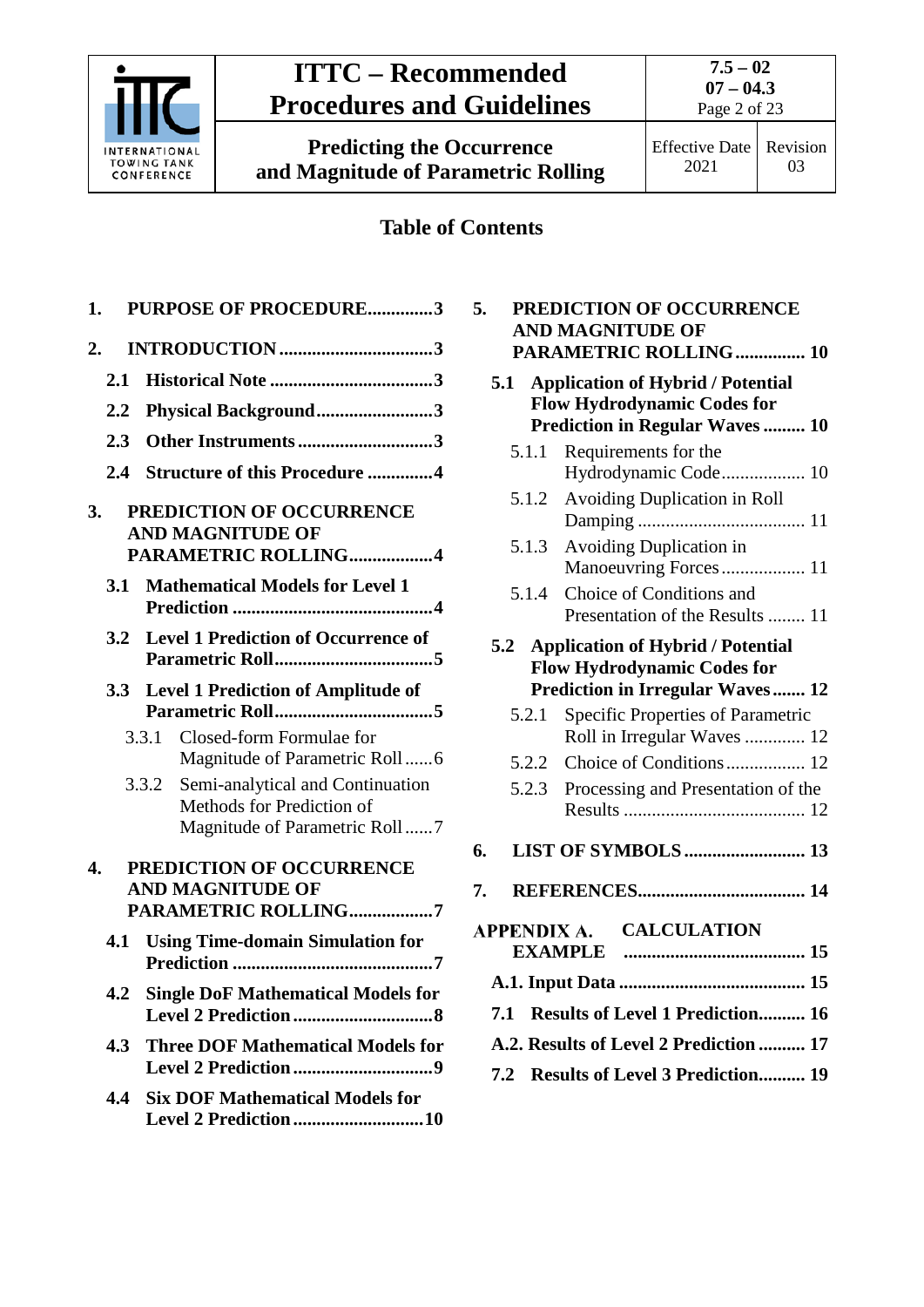

## **Predicting the Occurrence and Magnitude of Parametric Rolling**

## <span id="page-2-0"></span>**1. PURPOSE OF PROCEDURE**

This procedure provides detailed guidance on the numerical methods for predicting the occurrence and magnitude of parametric rolling. It also highlights the limitations of these methods.

## <span id="page-2-2"></span><span id="page-2-1"></span>**2. INTRODUCTION**

#### **2.1 Historical Note**

The problem of parametric rolling of ships has been recognised for more than half a century (e.g. Paulling & Rosenberg, 1959), first experimental observation (Paulling et al. 1972). The fundamental dynamics that create this behaviour is considered in our days as reasonably clarified. Large as well as smaller ships have been investigated on the basis of theory and experiment, by and large for a following seas situation. In this state, it is easier to satisfy one of the necessary conditions namely that the frequency of encounter with waves whose length is similar or larger than the ship length is comparable to twice the roll natural frequency of ship. However, an accident with a post-Panamax containership in predominantly head seas, which led to extreme roll angles and accelerations with substantial loss and damage to containers stowed on the deck, was also attributed to parametric rolling (France et al. 2003).

Model tests and full scale observations have shown that parametric rolling can occur not only in long-crested (longitudinal) head and following seas, but also at slightly oblique heading angles with and without directional wave energy spreading.

## <span id="page-2-3"></span>**2.2 Physical Background**

The physical phenomenon is based on successive alterations of the restoring lever between crests and troughs, exhibited by many ships in steep longitudinal waves. These set up a mechanism of internal (parametric) excitation in roll. There is a clear analogy with a simple oscillator governed by the so-called Mathieu equation with damping (see e.g. Shin et al 2004). Brief description of physical background of parametric rolling is available from paragraph 2.4.1 of Annex of SDC 7/INF.2.

#### <span id="page-2-4"></span>**2.3 Other Instruments**

ABS Guide (ABS 2019) is applicable to container carriers. It contains criteria to determine susceptibility and severity of parametric rolling in head and following seas as well as recommendations for numerical simulations with hybrid potential-flow code and development of operational guidance. Theoretical background of the Guide is described in (Shin, et al 2004).

Parametric roll is included as a failure mode in current development of the second generation IMO intact stability criteria. To improve efficiency, the criteria are presented in the tiered form: vulnerability levels 1 and 2 (see section 1.1.3 of Annex of SDC 7/WP.6) and direct stability assessment (see Paragraph 3.1.1 of Annex SDC 7/WP.6). The level 1 is the simplest and the most conservative aiming to exclude obviously irrelevant cases. The level 2 vulnerability is more complex, but less conservative. Direct stability assessment is recommended if the level 2 criteria have indicated vulnerability.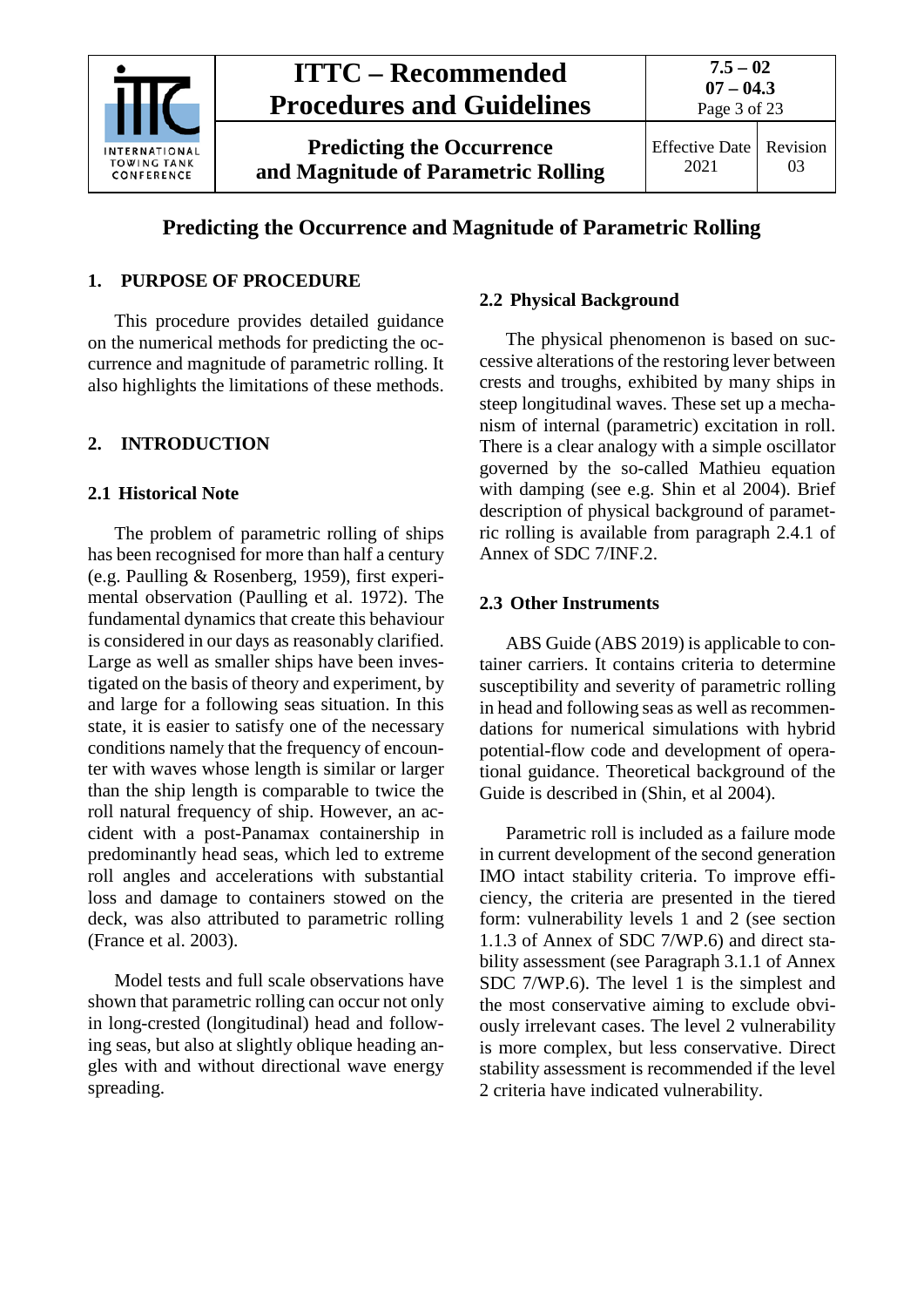

**Predicting the Occurrence and Magnitude of Parametric Rolling**

**7.5 – 02 07 – 04.3** Page 4 of 23

## <span id="page-3-0"></span>**2.4 Structure of this Procedure**

Accurate prediction of occurrence and magnitude of parametric roll for a given ship may be labour extensive. Sometimes, however, the state-of-the-art accuracy is not required, when a quick assessment has been requested.

Following examples of  $2<sup>nd</sup>$  generation IMO intact stability criteria, this procedure is structured in three levels, reflecting required resources:

- Level 1: Mostly closed form formulae, no professional software required.
- Level 2: Professional software for calculation of righting arm curve in waves is required; additionally, some in-house software development.
- Level 3: Use of potential flow / hybrid codes is expected. This level represents the stateof-the-art of assessment of magnitude and occurrence of parametric roll.

## <span id="page-3-1"></span>**3. PREDICTION OF OCCURRENCE AND MAGNITUDE OF PARAMETRIC ROLLING**

### <span id="page-3-2"></span>**3.1 Mathematical Models for Level 1 Prediction**

The simplest mathematical model of parametric roll is based on a single degree-of-freedom equation of roll in following or head seas. The model must include variation of stability. Nonlinearity of roll restoring is essential for assessment of the magnitude of parametric roll. Damping may be either linear or nonlinear; wave direction is assumed to be exactly head or following, so there is no direct wave excitation in roll:

$$
(I_x + A_{44})\ddot{\phi} + B_{\phi}(\dot{\phi}) + W\overline{GZ}(\phi, t) = 0
$$

where,

- 
- $\phi$  roll angle<br> $I_x$  mass mon mass moment of inertia in roll
- *A*<sup>44</sup> added mass in roll
- $B_{\phi}$  roll damping (function of roll rate)<br>W weight
- weight
- $\overline{GZ}$  righting arm (function of roll angle and time)

Parametric rolling typically occurs in various combinations of ship speed and wave encounter frequency ω*e*, provided that the resulting frequency of encounter is near to  $(2/n)$  times the natural frequency of roll  $\omega_{\phi} = 2\pi f_{\phi}$ , where *n* is any integer. The symbol  $\omega$  is used for circular frequencies in rad /s, while *f* is a frequency in Hz. The practical relevance of the *n*=1 scenario ("principal resonance",  $\omega_e \approx 2\omega_{\phi}$ ) is well established for ships. The *n*=2 scenario ("fundamental resonance") is also believed to be of interest although with a lower probability of occurrence in a seaway, as the frequency range, where parametric resonance can occur, is narrower.

The build-up of parametric rolling requires a threshold wave height in addition to fulfilment of the above condition of frequencies. The minimum wave height is determined in principle by two factors: the degree of fluctuation of roll restoring due to wave passage, and the ship's roll damping which is speed dependent. This threshold is higher for fundamental resonance. The damping is a key design parameter for the development of parametric rolling. None of the current state-of-the-art computational programs can claim to calculate the roll damping accurately for any given vessel including all roll damping devices. The restoring moment variation may be estimated based on balancing the vessel in the undisturbed wave at different roll angles and positions in the wave. It is noted, however, that effects related to forward speed and disturbed waves may influence the roll restoring moment. Longitudinal waves having a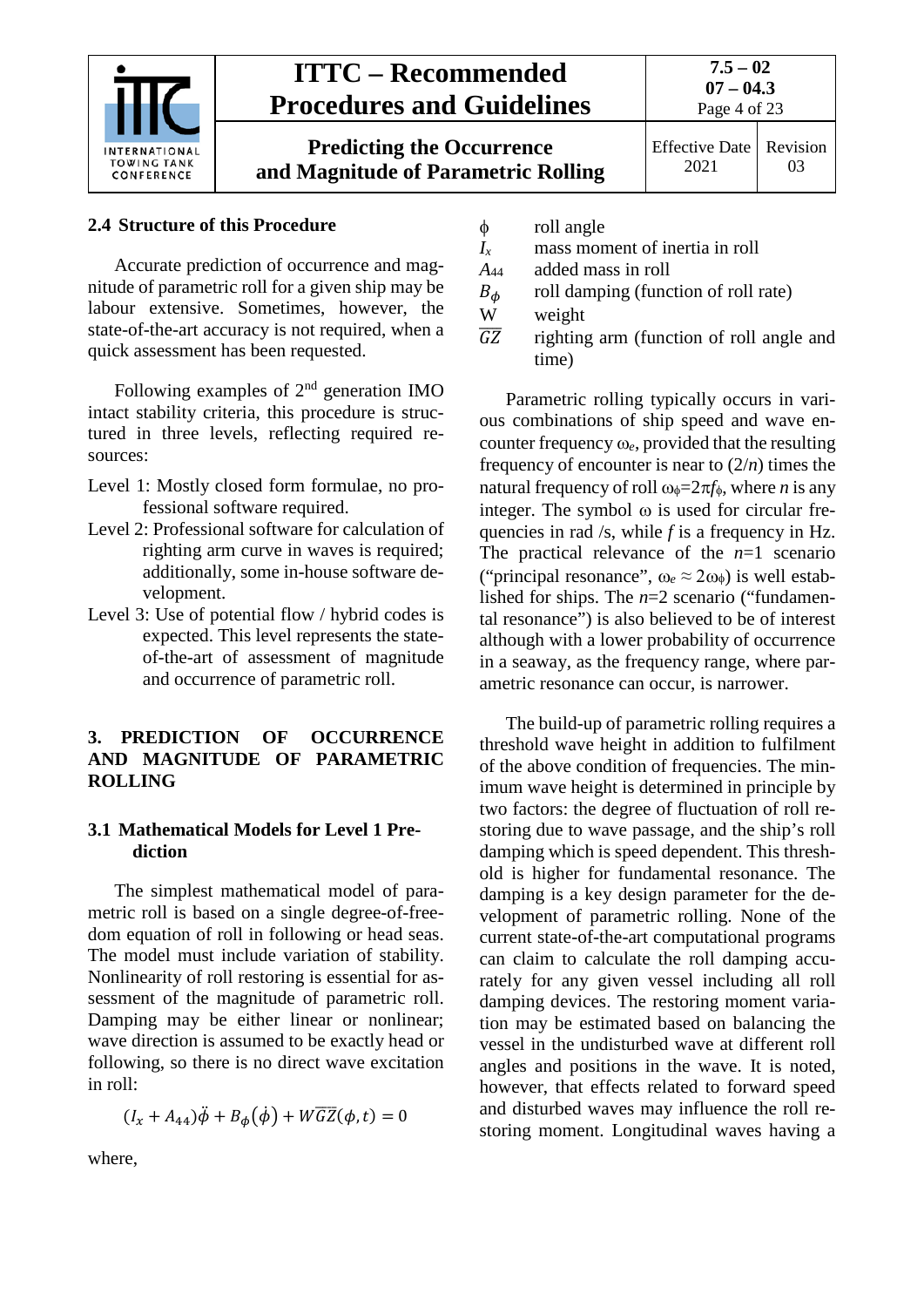

length of the order of the ship length will typically lead to the largest fluctuations of the roll restoring moment.

Magnitude of parametric rolling depends on nonlinearity of the restoring moment. Change of an instantaneous  $\overline{GM}$  leads to the change of instantaneous natural frequency, eventually breaking the parametric resonance condition. That limits parametric excitation and establishes magnitude of parametric rolling.

### <span id="page-4-0"></span>**3.2 Level 1 Prediction of Occurrence of Parametric Roll**

For the prediction of parametric rolling due to principal resonance the following simple rule may be applied, which is based on consideration of the asymptotic stability of the upright state of a ship in regular longitudinal waves (Francescutto *et al.* (2004); Spyrou, (2005)).

$$
\ddot{\phi}+2\delta\dot{\phi}+\frac{W\overline{GM}(t)}{I_x+A_{44}}\phi=0
$$

where,  $\delta$  is a dimensional coefficient of linear roll damping

$$
\delta = \frac{W\overline{GM}(t)}{2(I_x + A_{44})}
$$

If  $\overline{GM}$  varies on the wave between  $\overline{GM}_{\text{min}}$ and  $\overline{GM}_{\text{max}}$  for different positions of the considered wave along the hull; and the scaled amplitude of variation of metacentric height, defined as follows:

$$
h = \frac{\overline{GM}_{\text{max}} - \overline{GM}_{\text{min}}}{2\overline{GM}_{\text{m}}}
$$

where  $\overline{GM}_{\text{m}} = (\overline{GM}_{\text{max}} + \overline{GM}_{\text{min}})/2$  is the mean metacentric height of the ship for the considered regular wave (with a wavelength of about length of the ship). If *h* exceeds approximately 4 times roll damping ratio  $\mu = \delta/\omega_0$ ; then the occurrence of parametric rolling is possible.

The variation of  $\overline{GM}$  can be modelled with a cosine or sine function; the equation of roll motion is expressed as follows:

$$
\ddot{\phi} + 2\delta\dot{\phi} + \omega_{\phi m}^2[1 - h \cdot \cos(\omega_e t)]\phi = 0
$$

where

ω*<sup>e</sup>* encounter frequency and

ε an appropriate phase difference.

The value of frequency ωφ*<sup>m</sup>* here could be slightly different from the natural frequency in calm water, since it is expressed as:

$$
\omega_{\phi m} = \sqrt{\frac{W\overline{GM}_{\rm m}}{I_x + A_{44}}}
$$

as the mean metacentric height in wave  $\overline{GM}_{\text{m}}$ may be different from the calm water  $\overline{GM}$ 

In the vicinity of exact principal resonance, the following expression may be used for the threshold level of the scaled  $GM$  fluctuation (Francescutto *et al. (*2004); Spyrou, (2005)):

$$
h = \sqrt{\left(2 - \frac{\omega_e^2}{2\omega_{\phi m}^2}\right)^2 + 4 \cdot \mu_m^2 \frac{\omega_e^2}{\omega_{\phi m}^2}}
$$

where, damping ratio is  $\mu_m = \delta / \omega_{\phi m}$  is expressed in terms of frequency ωφ*<sup>m</sup>* .

Increase of value *h* leads to quicker the build-up of parametric rolling.

## <span id="page-4-1"></span>**3.3 Level 1 Prediction of Amplitude of Parametric Roll**

If the probability of parametric rolling is "controlled" yet not completely eliminated by design, it is essential to ensure that the amplitude of parametric rolling oscillation that might be generated in an extreme seaway is kept small. For a typical ship with nonlinear restoring and damping, parametric rolling is usually bounded,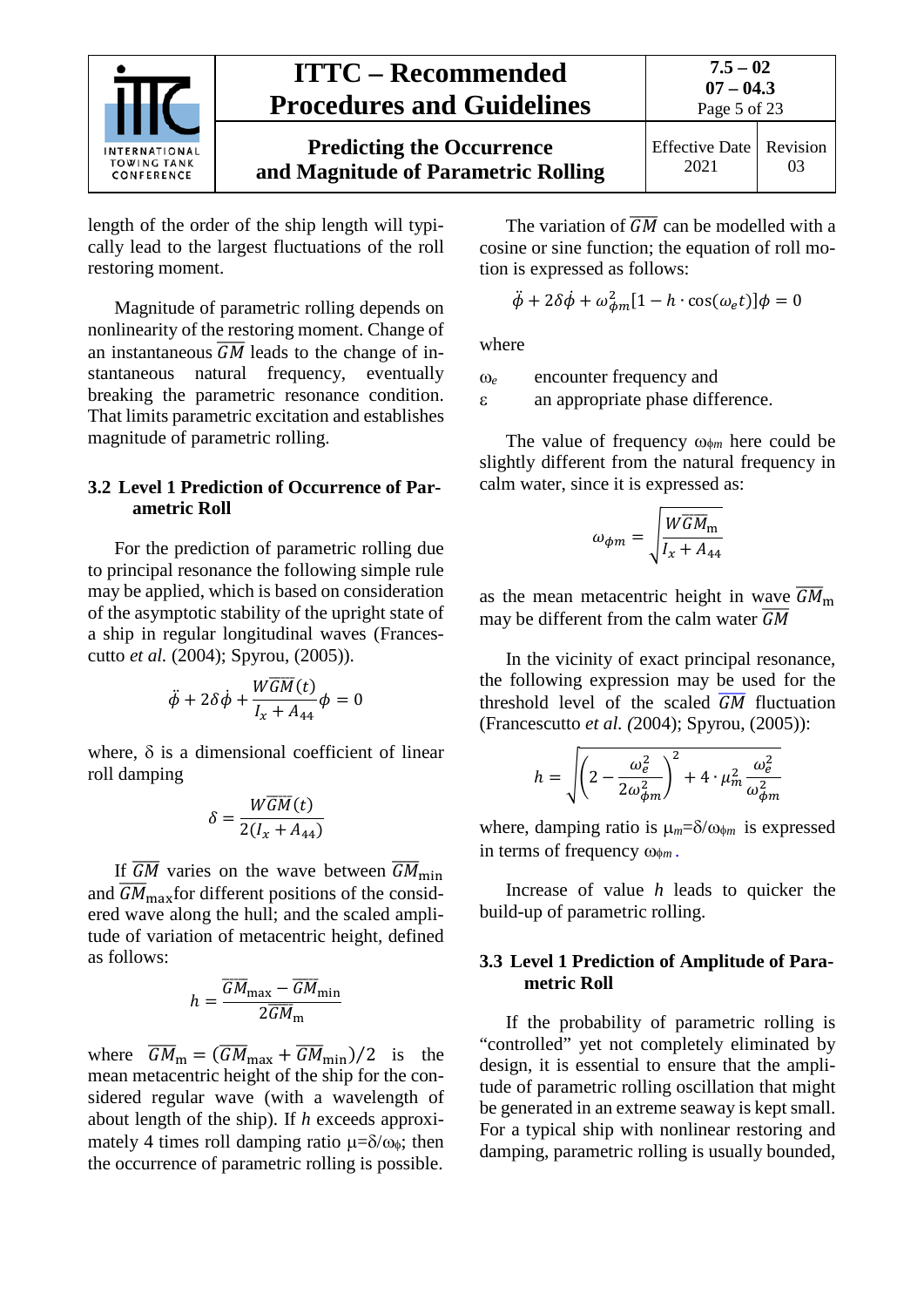

**Predicting the Occurrence and Magnitude of Parametric Rolling** Effective Date 2021 Revision 03

reaching a steady-state amplitude that is proportional to the square root of the amplitude of restoring fluctuation. In this section, nonlinear formula of restoring moment first, and nonlinear formula of damping are shown.

## <span id="page-5-0"></span>3.3.1 Closed-form Formulae for Magnitude of Parametric Roll

More specifically, if the amplitude of roll is small to moderate, and depending on the detailed shape of the restoring lever, a third-order polynomial could reasonably represent the exact shape of the initial part of the lever  $\overline{GM}_{\rm m}\phi$ .  $(1 - c_3 \phi^2)$ . The nonlinear equation of roll in a longitudinal sea would be like:

$$
\ddot{\phi} + 2\delta\dot{\phi} + \omega_{\phi m}^2 \phi \{ [1 - h \cdot \cos(\omega_e t)] - c_3 \phi^2 \}
$$
  
= 0

Then, the following expression could be used for predicting the steady roll amplitude *A* in the vicinity of principal resonance (Spyrou, (2005)):

$$
A^{2} = \frac{4}{3c_{3}} \left[ \left( 1 - \frac{1}{a} \right) \mp \sqrt{\frac{h^{2} - 4\mu_{m}^{2}}{4}} \right]
$$

In the above  $a = 4\omega_{\phi m}^2/\omega_e^2$ , the  $\pm$  sign indicates the possibility of multiple, stable/unstable parametric roll oscillations coexisting for the same frequency ratio. In general, the larger *A* corresponds to the stable solution which is the realizable amplitude.

If the amplitude of parametric roll is moderate to large, a fifth order polynomial is likely to be required. In such a case the following expression of the amplitude could be useful (Spyrou, (2005)):

$$
A^2 = -\frac{3c_3}{5c_5} \mp
$$

$$
\sqrt{\left(\frac{3c_3}{5c_5}\right)^2 - \frac{8}{5c_5}\left(-1 + \frac{1}{a} \mp \sqrt{\frac{h^2}{4} - \frac{4\mu_m^2}{a}}\right)}
$$

In the above,  $c_3$ ,  $c_5$  are nonlinear stiffness coefficients, corresponding respectively to the third and fifth order restoring terms, according to the following roll equation:

$$
\ddot{\phi} + 2\delta \dot{\phi} + \omega_{\phi m}^2 \phi \{ [1 - h \cdot \cos(\omega_e t)] - c_3 \phi^2 - c_5 \phi^4 \} = 0
$$

The given formula for the amplitude of parametric roll can be used if the restoring curve is initially hardening  $(c<sub>3</sub><0)$  and then softening  $(c_5>0)$ . It can be deduced that up to 4 coexisting stable/unstable solutions become possible for some values of the frequency ratio. For  $a \ge 1$ , the solution of the smallest amplitude is stable and stability alternates as we move towards the coexisting higher roll amplitudes, for the same value of the frequency ratio *a*. For  $a < 1$  the principle is the same, however we should start with an unstable solution.

In usual case, roll damping is also nonlinear, and linear and cubic damping coefficients are used. By including a cubic damping term  $\delta_3 \phi^3$  the equation of amplitude of roll motion with a third-order restoring term is modified.

$$
\ddot{\phi} + 2\delta\dot{\phi} + \delta_3\dot{\phi}^3 +
$$
  

$$
\omega_{\phi m}^2 \phi \{ [1 - h \cdot \cos(\omega_e t)] - c_3 \phi^2 \} = 0
$$

The steady amplitude should become

$$
A^{2} = \frac{4}{3c_{3}} \left[ \left( 1 - \frac{1}{a} \right) \mp \sqrt{\frac{h^{2}}{4} - \left( \frac{4\mu_{m}}{\sqrt{a}} + \frac{4\mu_{3m}}{a^{3/2}} \right)^{2}} \right]
$$

where cubic damping ratio is µ3*m*=δ3/ωφ*m*.

The nonlinear damping is much smaller than the coefficient of the linear. Quantitative assessment of the various contributions to the amplitude *A* suggested that the effect of nonlinear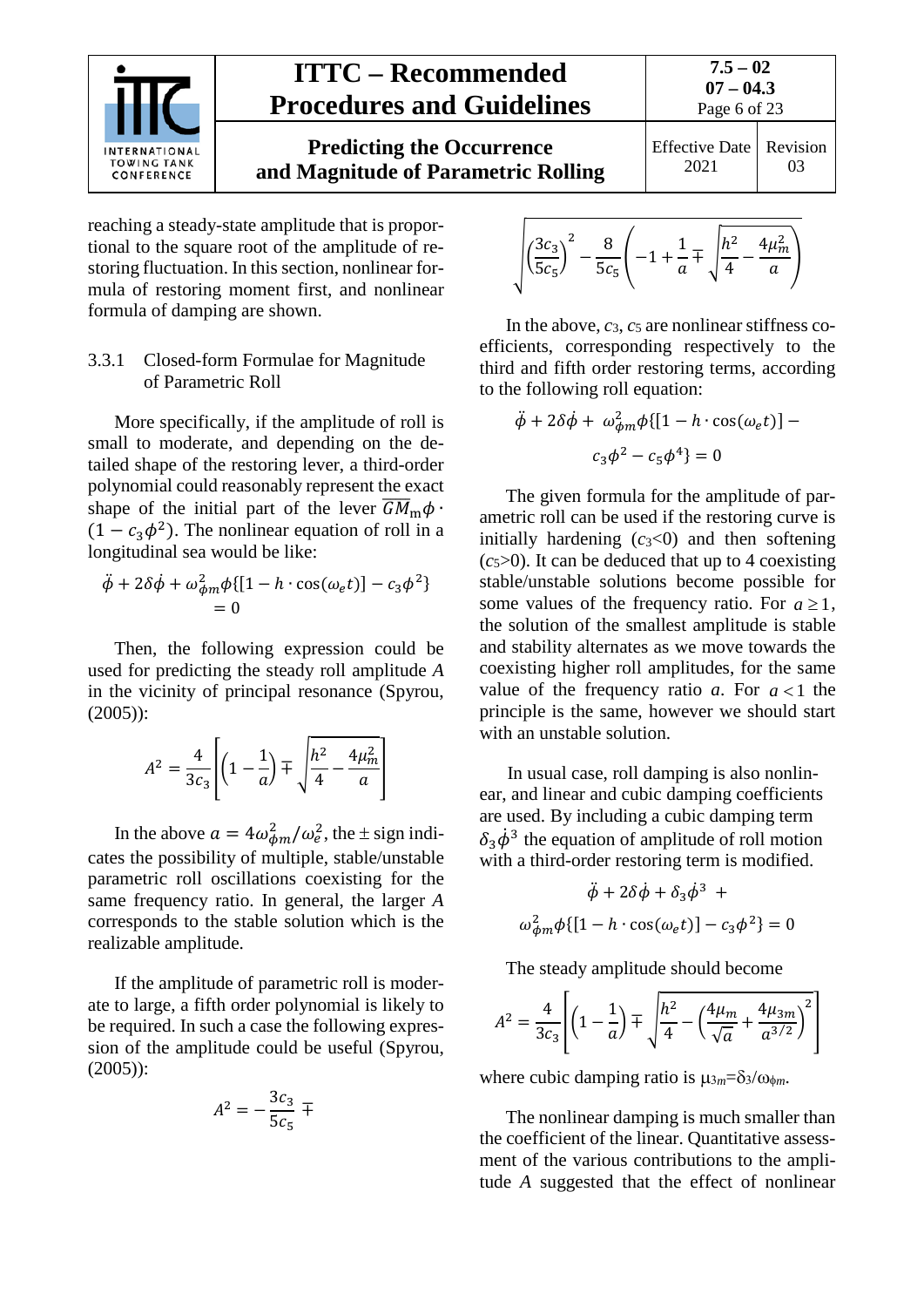

damping to the reduction of *A* is much lower than that of the linear (Spyrou, 2005). Parametric rolling could be characterised as "severe" if the steady amplitude is higher than 15 deg. The above simple expressions can be used in order to check whether this limit is exceeded. The accuracy of these expressions was confirmed through comparison with numerical solutions of the corresponding roll equations (see Spyrou et al. 2008).

## <span id="page-6-0"></span>3.3.2 Semi-analytical and Continuation Methods for Prediction of Magnitude of Parametric Roll

In case the righting arm curve has more complex form, there may be more stable and unstable solutions. To all these solutions and formally determine their stability status methods of analytical mechanics, such as the harmonic balance, the averaging and the multiple scales method can be applied. However, a semi-analytical context is necessary since, usually, closed form expressions of roll amplitude cannot be deduced.

The averaging method, for example, approximates a solution with a cosine or sine function with frequency of principal parametric resonance, time-dependent amplitude and phase shift. The results are usually computed from a nonlinear algebraic equation for amplitude. While it requires more computational efforts compared to closed-form formulae, it has fewer limitations in term of the shape of the righting arm and models of roll damping.

The averaging method solution for the case of n-power polynomial presentation of the  $\overline{GZ}$ curve and cubic damping is available from (Hashimoto et al., 2004) and (Maki et al. 2011). Formulae for stability analysis are available from (Maki et al. 2011). Sakai et al. (2017) extends the averaging method for the case of numerical representation of the calm-water  $\overline{GZ}$ curve (i.e. no approximation is necessary). The essential results are also available from Annexes 1 and 2 of SDC 5/6/2.

In fully numerical context, the continuation method, is recommended for the efficient identification of parametric roll steady states as some systems parameters (such as the speed or the wave height) are varied. This technique is applicable also for multi-degree of freedom mathematical models and hence it can be interfaced with the more complex mathematical models of levels 2 and 3 described in sections 4 and 5. The continuation method is based on the "path-following" technique, where the curve of steady-states is traced directly without performing simulation. Usually a predictor-corrector algorithm is employed. This allows finding the unstable solutions through the procedure applied also for the stable. Moreover, bifurcated solutions (e.g. due to a period-doubling phenomenon) can also be traced Example of application of continuation method to evaluate the magnitude of parametric roll can be found, for example, in (Spyrou and Tigkas 2007, Spyrou et al. 2008).

## <span id="page-6-1"></span>**4. PREDICTION OF OCCURRENCE AND MAGNITUDE OF PARAMETRIC ROLLING**

## <span id="page-6-2"></span>**4.1 Using Time-domain Simulation for Prediction**

While level 1 is focused on "quick" calculation that can be done without professional software, the level 2 prediction of occurrence and magnitude is based on simplified (compared to potential-flow codes) time-domain simulation of ship motions in waves. Time-domain simulation is numerical integration of equation of motions describing parametric roll. For the level 2 prediction, time domain simulation is carried out for a series of regular waves with given amplitude and frequencies.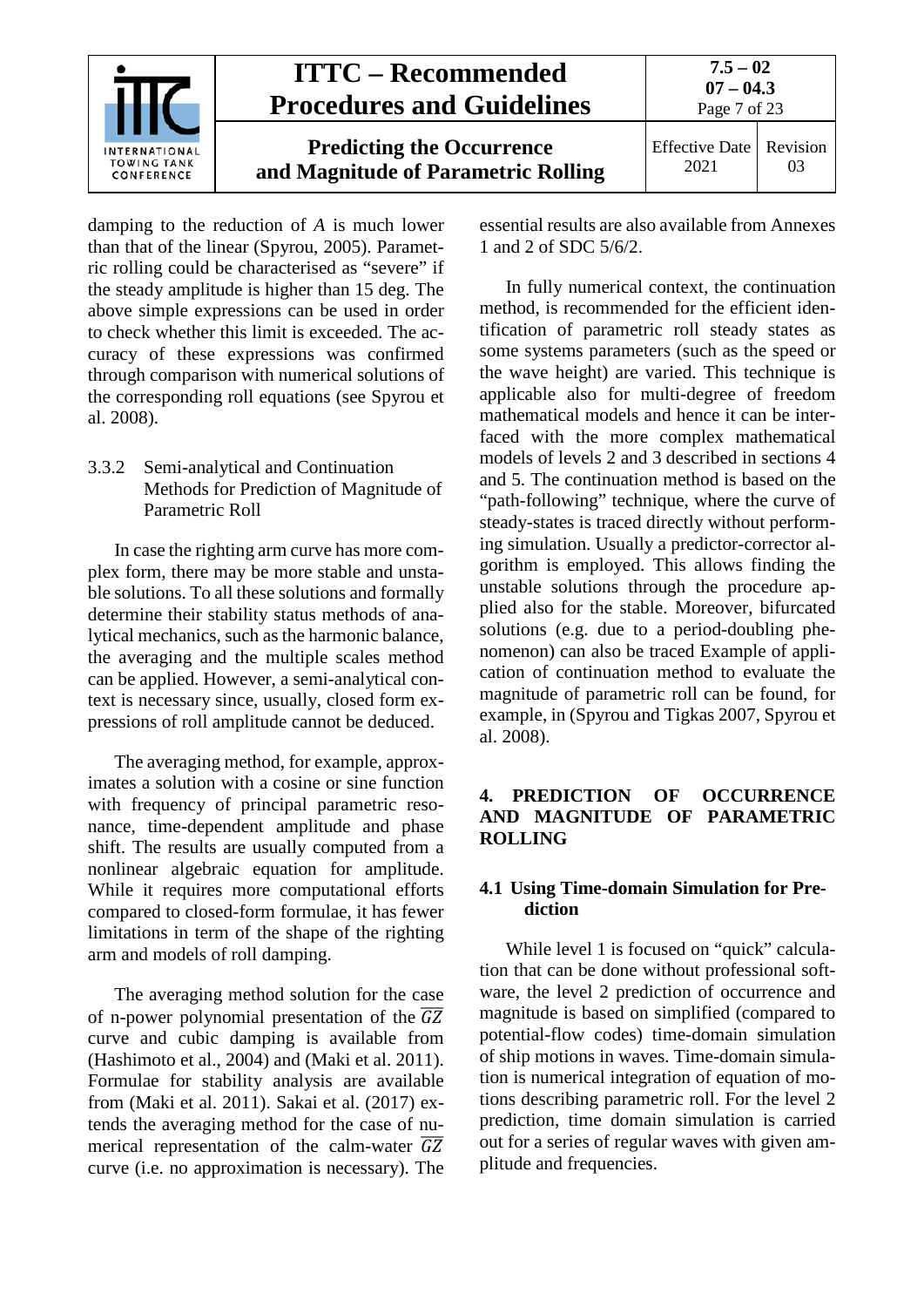

The expected result is a set of response curves computed for different wave amplitudes and ship speeds. Each response curve shows dependency of magnitude on the wave frequency. Wave heading for level 2 is limited to following and head seas. The calculations are usually repeated for several loading conditions.

Two types of mathematical models can be used for the level 2 prediction. One uses pre-calculated stability-in-waves (see section [4.2\)](#page-7-0). Another one computes Froude-Krylov and hydrostatic forces and moments using pressure integration over the submerged part of the hull or evaluates an instantaneous submerged volume and it geometric centre, see sections [4.3](#page-8-0) and [4.4.](#page-9-0)

Level 2 prediction requires ship hull geometry to be available. The ship geometry is used to compute stability curves in waves with specialized software or used directly for computation of Froude-Krylov and hydrostatic forces and moment. The geometry may be limited by water-tight volumes or include weather-tight volumes as well. The justification for including weather-tight volume is that the large roll angle during parametric roll does not last long enough for water to penetrate into the weather-tight volume.

Inclusion or non-inclusion of weather-tight volume is a matter of convenience in the most practical cases. The difference can only be seen when a deck enters water, so the parametric roll can already be characterized as "severe". This difference, however, may have practical significance for low freeboard ships, where inclusion of weather-tight volume may be a matter of realistic modelling. Thus, prediction of occurrence and magnitude of parametric roll for low freeboard ships requires caution.

When the parametric roll is severe and only water-tight volume is included (usually), the simulation may indicate capsizing by showing

transition to another stable equilibrium (180 degrees) or exceedance of a large angle (90 degrees). While these cases do not necessarily mean that capsizing will occur, they should be taken as an indication of extremely severe parametric roll.

Presence of parametric roll is usually indicated by stabilization of a single-amplitude solution after some transition period. Magnitude of parametric roll is found as average of last 8 zero-crossing maxima and minima in the time history.

If roll amplitude is not stabilizing, but continues to grow, the wave frequency is close to the boundary of the range of occurrence of parametric roll. To adjudicate such a case, first the length of the time history can be increased twice; if the roll motions still do not stabilize, then the wave frequency should be increased or decreased, until the definite results is obtained.

To shorten the transition period, it is recommended to set initial roll value to 5 degrees. All other initial condition may remain at 0. Length of the time history should be not less than 30 natural roll periods.

Absence of parametric roll is established by observing decaying roll oscillations.

Frequency range to search for parametric usually covers from  $1.75\omega_{\phi}$  to  $2.25\omega_{\phi}$ , but should be extended if disappearance of parametric roll was not observed with both boundaries of the range.

## <span id="page-7-0"></span>**4.2 Single DoF Mathematical Models for Level 2 Prediction**

Singe DoF mathematical model for prediction of parametric roll uses pre-calculated stability curves in regular waves for a given amplitude  $a_w$  and frequency of the wave  $\omega_w$  being a function of roll angle and position of the midship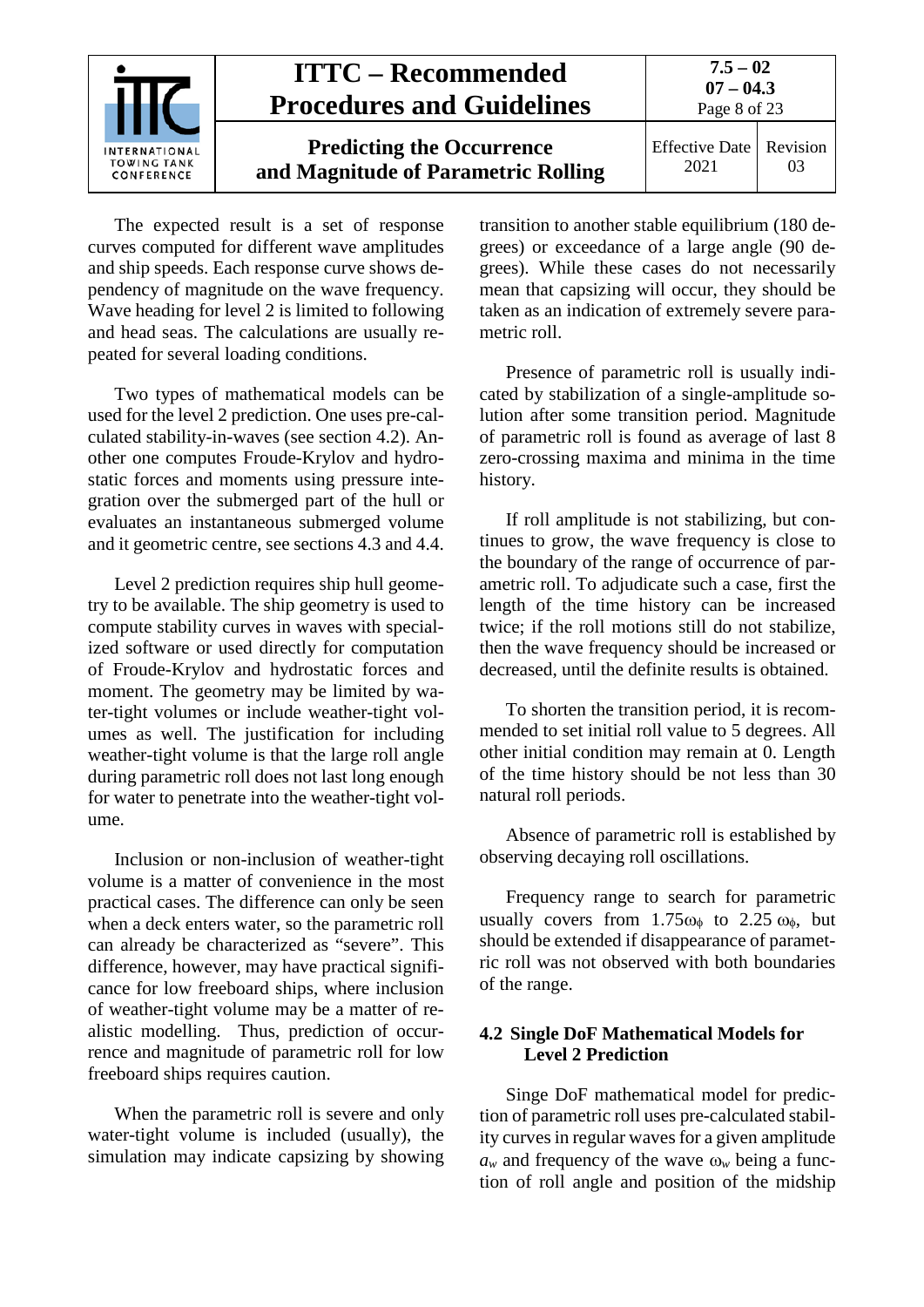

section relative to the wave crest *x,* index "*w*" identifies wave parameters or a value dependent of wave parameters:

$$
\overline{GZ}_W(\phi, x) = \overline{GZ}_W(\phi, x; a_w, \omega_w)
$$

The stability curve in waves is computed with appropriate specialized software with full balancing in heave and pitch on a curved water surface. That means that for each heel angle and position on the wave, the ship is sunk and trimmed to achieve equilibrium in heave and pitch. The result is usually presented in a form of a table by heel angles and wave crest position, for a given wave, while the instantaneous value is computed with linear interpolation.

Mathematical model for parametric roll is described by the ordinary differential equation, (similar to the one, introduced in subsection 3.1):

$$
(I_x + A_{44})\ddot{\phi} + B_{\phi}(\dot{\phi}) + W\overline{GZ}_W(\phi, x) = 0
$$

Where roll damping moment is expressed as:

$$
B_{\phi}(\dot{\phi}) = B_{\phi 1}\dot{\phi} + B_{\phi 2}\dot{\phi}|\dot{\phi}| + B_{\phi 3}\dot{\phi}^{3}
$$

The meaning and methods of computation of these coefficients are discussed in the procedure 7.5-02-07-04.5 "Numerical Estimation of Roll Damping". Instantaneous position of the ship relative to the wave crest is computed as:

$$
x=(c_w-v_s)t
$$

Where  $c_w$  is the wave celerity,  $v_s$  is ship speed and *t* is time

For the prediction of parametric roll in following seas, the performance of a single-degreeof-freedom mathematical model is expected to be reasonable; as pitch and heave are not very large in following seas. Hashimoto et al.(2004) reported some overestimation of parametric roll magnitude if the calculations are based on the Froude-Krylov assumption only.

## <span id="page-8-0"></span>**4.3 Three DOF Mathematical Models for Level 2 Prediction**

For the prediction of parametric roll in head seas, heave and pitch motions should be considered because they are coupled with the roll motion and cross-coupling radiation forces are induced when the roll angle is not zero. Use of a coupled model of roll, heave and pitch is recommended for dynamic analysis of parametric roll in head seas, particularly when ship speed is not zero.

Pre-calculation of the stability curve in waves for 3 DoF, while possible in not practical, as it requires handling a volume of data that is too large. Instead, restoring and excitation in wave can be computed by integration of hydrostatic and wave pressures over the instantaneous submerged part of the hull.

Computational procedure for pressure integration is mature and well tested. Weems et al. (2018) describes a fast algorithm for computation of Froude-Krylov and hydrostatic forces by computing an instantaneous volume and its geometric centre as an equivalent to pressure integration.

The coupled equations of motion are expressed as:

$$
\begin{cases} (m + A_{33})\ddot{\zeta} + B_{33}\dot{\zeta} + F_z^{FKHS}(\zeta, \phi, \theta, t) = 0 \\ (I_x + A_{44})\ddot{\phi} + B_{\phi}(\dot{\phi}) + M_x^{FKHS}(\zeta, \phi, \theta, t) = 0 \\ (I_y + A_{55})\ddot{\theta} + B_{55}\dot{\theta} + M_y^{FKHS}(\zeta, \phi, \theta, t) = 0 \end{cases}
$$

Where  $\zeta$  is heave displacement,  $\theta$  is pitch angle, *m* is mass of the ship, *Iy* is moment of inertia in pitch, *A*<sup>33</sup> and *A*<sup>55</sup> are added masses in heave and pitch motion respectively, *B*<sup>33</sup> and *B*<sup>55</sup> are damping coefficients in heave and pitch respectively.

This formulation, in principle, allows consideration of any heading to waves as well as consideration of the irregular waves. However,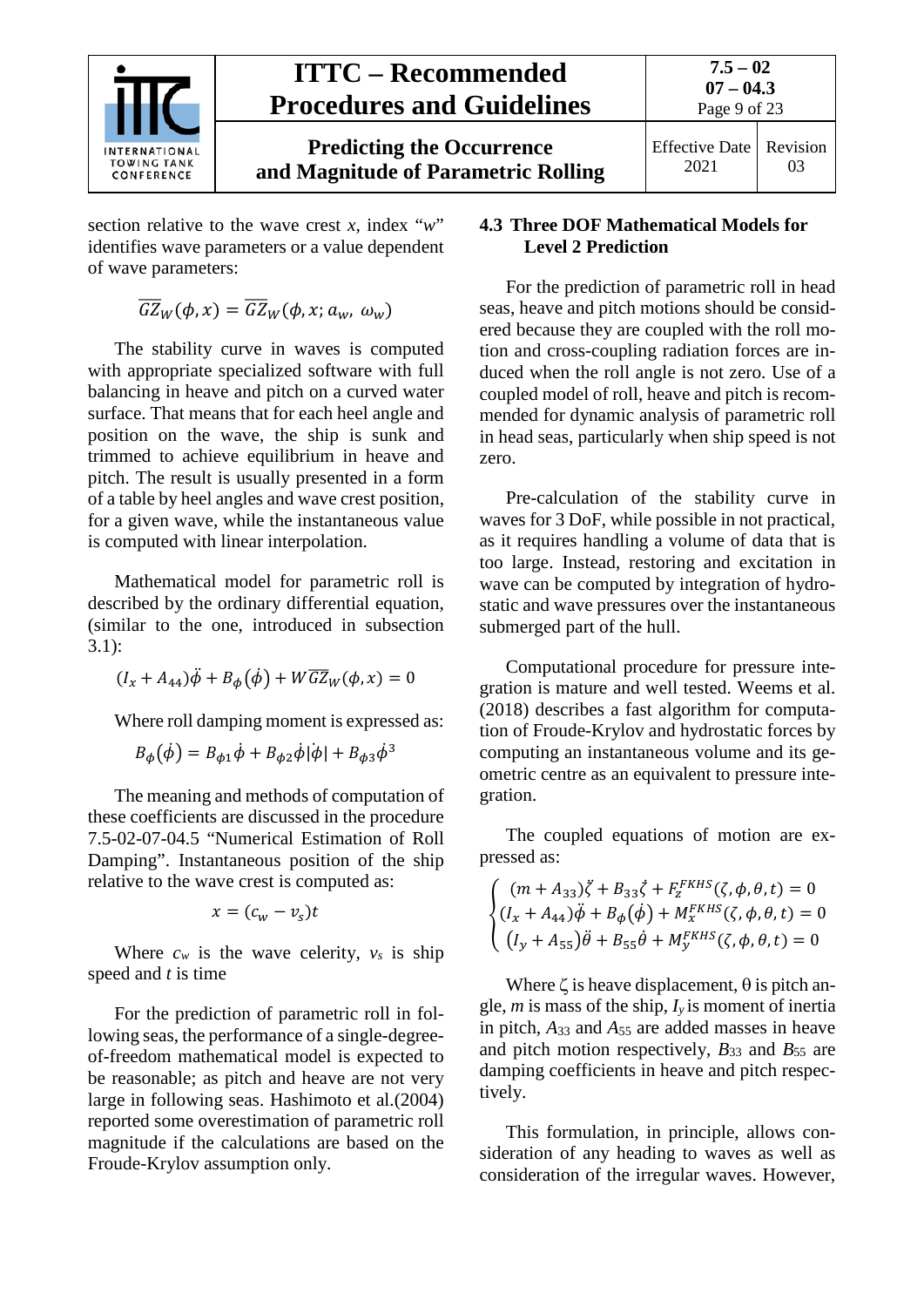

consideration of these more complex problems calls for application of potential flow /hybrid codes addressed in section [5.](#page-9-1)

## <span id="page-9-0"></span>**4.4 Six DOF Mathematical Models for Level 2 Prediction**

The model described in the subsection [4.3](#page-8-0) has been further extended to 6 degrees of freedom using manoeuvring coefficients (Weems et al 2018). The model allows consideration of the influence of surging on parametric roll that may be important (Spyrou, 2000).

## <span id="page-9-1"></span>**5. PREDICTION OF OCCURRENCE AND MAGNITUDE OF PARAMETRIC ROLLING**

## <span id="page-9-2"></span>**5.1 Application of Hybrid / Potential Flow Hydrodynamic Codes for Prediction in Regular Waves**

Several numerical models for parametric rolling were developed and some of them were validated with their model experiments in head and following waves (Reed, 2019). These models are mostly based on coupled heave-pitch-roll models using simultaneous nonlinear differential equations and the hydrodynamic coefficients used in the equations are calculated with potential theories and empirical viscous force estimation. Nowadays CFD (Computational Fluid Dynamics) calculation could be an alternative in the estimation of roll damping coefficients (e.g. Report of the Stability in Wave Committee, 2014). Time variation of hydrodynamic coefficients of radiation and diffraction forces is recommended to include because they change significantly when large amplitude parametric roll happens. The nonlinear radiation and diffraction forces, as well as the nonlinear Froude-Krylov force, are important elements for the prediction of parametric roll in head seas.

Prediction of parametric roll in head and following seas can be successfully performed by potential-flow codes, providing reasonable comparison with the model test (France et al., 2003). The comparison can be improved by avoiding duplication in roll damping as described in subsection 5.1.2.

For the prediction of parametric roll in oblique seas, above-mentioned heave-pitch-roll coupling motion models may not be sufficient, because manoeuvring motion including rudder actions are unavoidable in this situation. Lin et al. (2006) demonstrated how duplication can be avoided for manoeuvring forces (subsection 5.3.1).

Umeda et al. (2015) attempted to validate a 5 degrees-of-freedom (sway-heave-pitch-rollyaw) numerical simulation, taking low-speed manoeuvring model, in oblique seas by comparing with measured results conducted in a seakeeping and manoeuvring model basin. The numerical model, including the nonlinear Froude-Krylov force, radiation and diffraction forces calculated as a function of roll angle and manoeuvring forces, can predict experimental results qualitatively. Further improvement is expected for quantitative prediction of parametric roll in quartering seas.

## <span id="page-9-3"></span>5.1.1 Requirements for the Hydrodynamic Code

The level-3 computational tool typically includes:

- Body-nonlinear formulation (i.e. computed on instantaneous submerged part) for Froude-Krylov and hydrostatic forces;
- Body-nonlinear or body linear (i.e. computed over averaged waterplane) potential flow formulation for diffraction and radiation forces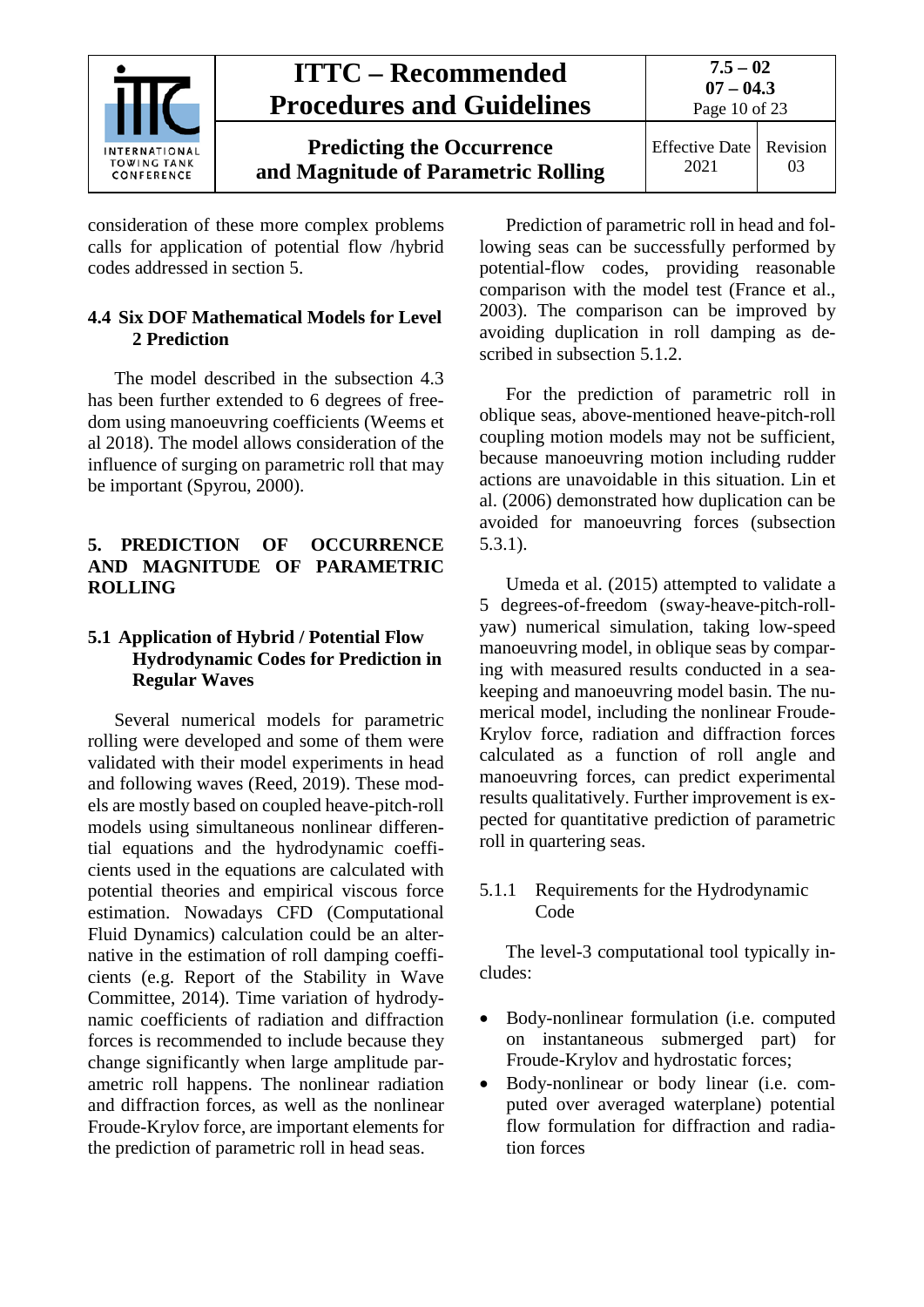

- Polynomial models for viscous-related forces for, propulsors, appendages, manoeuvring and roll damping. Coefficients in these polynomials are estimated by empirical formulae, model test of CFD calculations.
- 3 DOF to 6 DOF dynamic solvers. For 6 DOF, directional control should be modelled or simulation of elastic strings (to keep direction) should be available

<span id="page-10-0"></span>5.1.2 Avoiding Duplication in Roll Damping

Roll damping includes viscous and wave components. Polynomial models of roll damping based on empirical formulae, model test or free-surface CFD calculation include all components of roll damping. Radiation forces computed with potential flow calculation also include wave forces. Using polynomial models of roll damping together with potential flow calculation lead to duplication of the wave forces.

To avoid duplication, roll damping polynomial coefficients should be calibrated to match roll decay test carried out by the advanced code. Following the procedure 7.5-02-07-04.5, cubic or quadratic polynomial is fitted to the decay curve obtained form numerical simulation of roll decay:

$$
\Delta \varphi = a\phi_m + b\phi_m^2 + c\phi_m^3
$$

where  $\Delta \phi = \phi_{n-1} - \phi_n$ ,  $\phi_m = 0.5(\phi_{n-1} +$  $\phi_n$ ),  $\phi_n$  is an absolute *n*-th extreme value roll decay time history, while *a*, *b* and *c* are decay coefficients. The fitting can be presented as vector valued function:

$$
\binom{a}{c} = \vec{F}(\{\phi_n\}); \ \ n = 1, \dots, N
$$

where *N* is a number of extreme values in the roll decay time history. Given *a*0,*b*0, *c*<sup>0</sup> are the described values of the decay coefficients, corresponding to the results roll decay test of a numerical method described in the procedure 7.502-07-04.5, the calibrated roll decay coefficients is computed from the following algebraic equation, using any appropriate numerical method

$$
\begin{pmatrix} a_0 \\ b_0 \\ c_0 \end{pmatrix} - \vec{F}(\{\phi_n\}_j) = 0
$$

where *j* is *j*-th iteration of the chosen numerical method leading to acceptable tolerance of the solution. Finally the calibrated roll decay coefficients  $a_c$ ,  $b_c$ ,  $c_c$  are expressed as:

$$
\begin{pmatrix} a_c \\ b_c \\ c_c \end{pmatrix} = \vec{F}(\{\phi_n\})
$$

#### <span id="page-10-1"></span>5.1.3 Avoiding Duplication in Manoeuvring Forces

"Manoeuvring" force of a viscous nature may also include a wave component if measured from a model test in calm water or computed with free-surface CFD. Coefficient of "manoeuvring" forces in this case should be calibrated in a manner, similar to described in subsection [5.1.2,](#page-10-0) see Lin et al (2006).

### <span id="page-10-2"></span>5.1.4 Choice of Conditions and Presentation of the Results

Choice of conditions and form of presentation of the results of numerical prediction of magnitude and occurrence of parametric roll on regular waves are analogous between level 2 and level 3. Section [4.1](#page-6-2) is fully applicable for the level 3 assessment.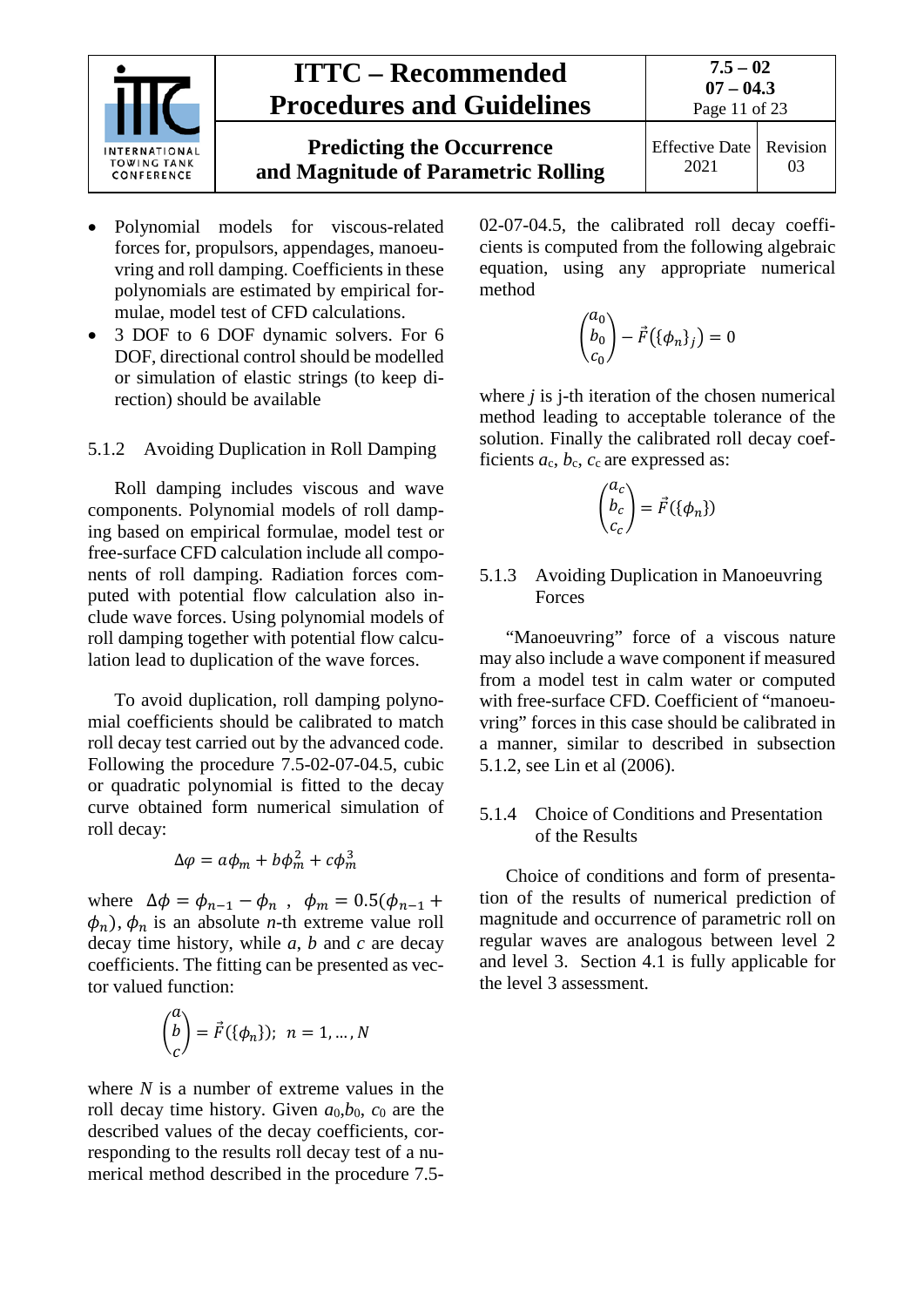

## <span id="page-11-0"></span>**5.2 Application of Hybrid / Potential Flow Hydrodynamic Codes for Prediction in Irregular Waves**

## <span id="page-11-1"></span>5.2.1 Specific Properties of Parametric Roll in Irregular Waves

The variation of  $\overline{GM}$  that is theoretically tolerable for a regular wave environment, in the sense that it does not give rise to parametric rolling, should be distinguished from the  $\overline{GM}$  variation that could be practically permissible in a realistic seaway. The limited (rather than infinite) run length of critical wave groups and the possibly low probability to be encountered by a ship, mean that if the standard approach based on the deterministic criterion of asymptotic stability is applied, the ensuing design requirements may become unnecessarily stringent.

The narrower the sea spectrum, the more prominent becomes the wave groupness, and the higher the probability of exceeding the threshold. In a following sea, the  $\overline{GM}$  fluctuation could show, for an observer moving with the ship, a very narrow spectrum, even if the sea spectrum is quite wide (e.g. Bretschneider spectrum). This can result in a concentration of wave energy within a very narrow range of encounter frequencies, for certain heading angles in following/ quartering seas. Subsequently, a ship could experience a dangerous, regular-like parametric excitation if the frequency condition associated with parametric roll is approximately satisfied and if the associated waves are of critical height and length. On the other hand, in a head sea, the  $\overline{GM}$  fluctuation could show a wide spectrum even in moderately narrow spectra (e.g. JON-SWAP). Model tests have shown that parametric rolling can be excited even in head seas very quickly during the passage of a wave group with critical characteristics.

Questions have been raised recently about the assumption of practical ergodicity of parametric roll during model testing in a wave basin and for numerical simulations of finite duration. This could create some uncertainty for current experimental or numerical assessment methods if these are based on finite temporal averages of roll motion. Reed (2019) recommends using at least 20 half-hour records for reliable estimation

### <span id="page-11-2"></span>5.2.2 Choice of Conditions

Magnitude of parametric roll is evaluated for a particular sea condition characterized by a specific spectral density and its parameters. In the case of two-parameter spectrum, its significant wave height and mean zero-crossing period or modal period.

Irregular waves are assumed long crested for the sake of conservatism

Operation parameters include speed and wave heading. For complete analysis of parametric magnitude at a particular sea state, speed increment of 5 knots and wave heading increment of 15 degrees are recommended.

## <span id="page-11-3"></span>5.2.3 Processing and Presentation of the Results

Magnitude of parametric roll in irregular waves is a random variable. Its value is judged by a statistical estimate as it is done in any other case of ship motions in irregular waves. An estimate of single significant amplitude (SSA) is conventionally used for this purpose. Procedure 7.5-02-01-08 "Single Significant Amplitude and Confidence Intervals for Stochastic Process: contains detail description of estimation of SSA.

Application of this procedure to parametric roll data carries the following specific features: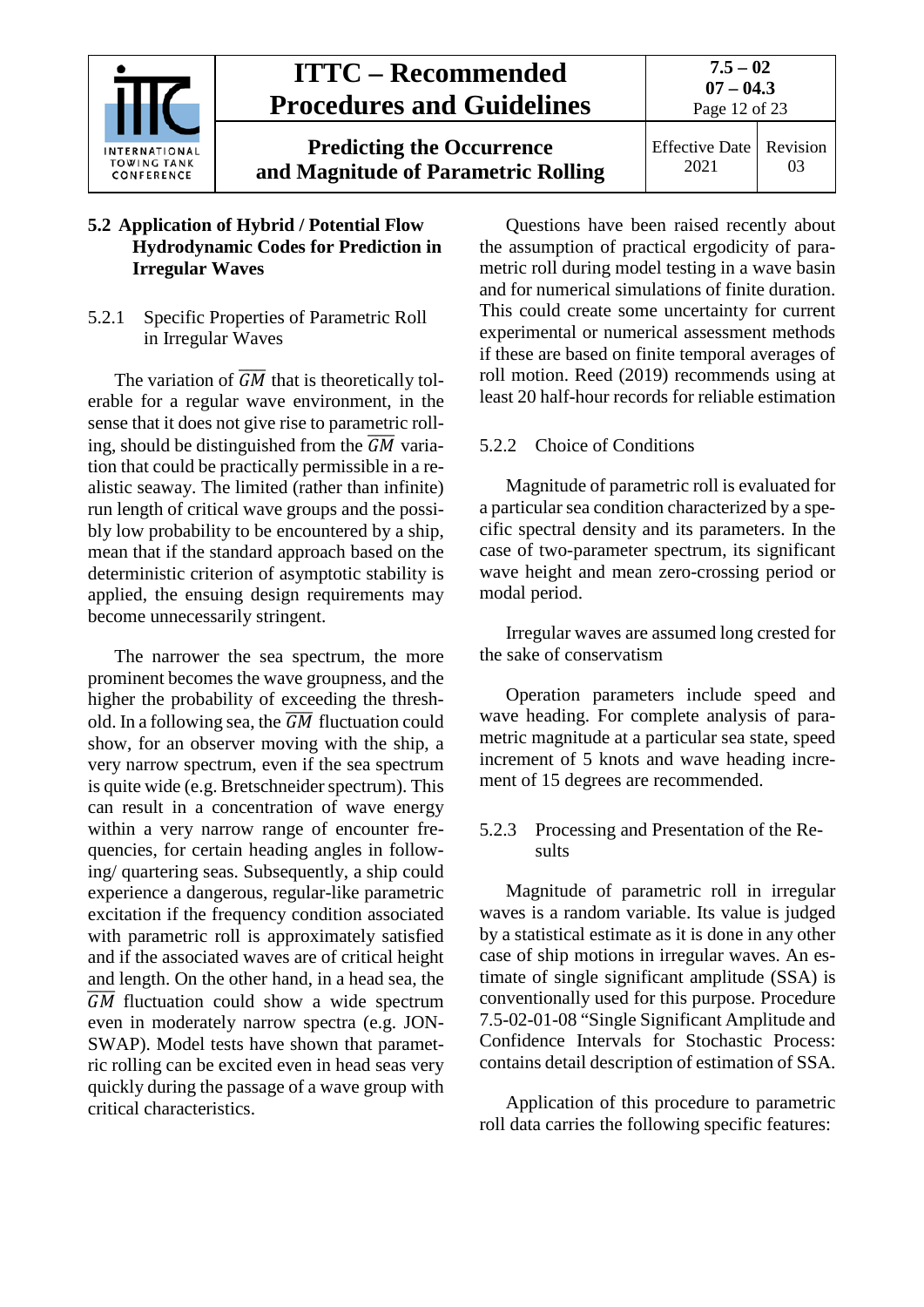

**Predicting the Occurrence and Magnitude of Parametric Rolling**

- Parametric roll is not a normal stochastic process (Belenky et al. 2011, Hashimoto et al. 2011, Mohamad and Sapsis, 2016) and the SSA should be estimated through direct counting as described by formula (10) in Procedure 7.5-02-01-08, i.e. as an average of 1/3 largest peaks.
- Parametric roll is usually characterized by relatively long time duration for reaching independence.

A problem of capsizing observation should be address separately:

- Capsizing may be observed as an exceedance of a maximum angle specific to a hydrodynamic code (say 90 degrees) or as a transition to roll motion at an "upside-down" stable equilibrium in roll
- If hull geometry includes only water-tight volumes, observed capsizing is a result of non-inclusion of the weather-tight volumes that, in fact, affects Froude-Krylov and hydrostatic forces.
- Application of procedure 7.5-02-01-08 to dataset containing capsizing is possible, but may lead to slightly lower values of SSA.
- Including of weather-tight volume into hull geometry model is recommended if severe parametric roll may be expected.
- Observation of capsizing when hull geometry includes water-tight volumes only is an indication of severe roll response. A capsizing, observed with the weather-tight volume included, has to be taken as an indication of actual problem with dynamic stability.

## <span id="page-12-0"></span>**6. LIST OF SYMBOLS**

- *A* Magnitude of parametric roll, rad
- *aw* Amplitude of wave, m
- *A*<sup>33</sup> Added mass in heave, kg
- $A_{44}$  Added mass in roll, kg m<sup>2</sup>
- $A_{55}$  Added mass in pitch, kg m<sup>2</sup>
- *B*<sup>33</sup> Damping coefficient of heave, kg /s
- $B_{55}$  Damping coefficient of pitch, kg m<sup>2</sup>/s
- $B_{\phi}$  Roll damping (function of roll rate) Nm<br>  $c_{3.5}$  Polynomial coefficients of approxima-
- Polynomial coefficients of approximation of calm-water  $\overline{GZ}$  curve, m
- *cW* Wave celerity, m/s
- $F_{z}^{FRHS}$  Froude-Krylov and hydrostatic force in heave, N
- *m* Mass displacement of a ship, kg
- $K_{\mathbf{x}}^{FRHS}$  Froude-Krylov and hydrostatic moment in roll, Nm
- $y^{\text{FKHS}}$  Froude-Krylov and hydrostatic moment in pitch, Nm
- $\overline{GM}_{\text{max}}$ Maximum  $\overline{GM}$  during the wave pass
- $\underline{GM}_{\text{min}}$  Minimum GM during the wave pass
- $GM<sub>m</sub>$  Mean  $\overline{GM}$  during the wave pass
- $\frac{\overline{GM}_{\rm m}}{\overline{GZ}_{W}}$ Mean  $\overline{GM}$  during the wave pass
- $\overline{GZ}_W$  Stability arm during the wave pass<br> $I_x$  Mass moment of inertia in roll, kg
- Mass moment of inertia in roll, kg  $m<sup>2</sup>$
- $I<sub>y</sub>$  Mass moment of inertia in pitch, kg m<sup>2</sup>
- *h* Magnitude of parametric excitation,  $s<sup>2</sup>$
- *vs* Ship forward speed, m/s
- *W* Weight displacement, N
- *x* Position along the hull of a ship, m
- δ Dimensional coefficient of linear roll damping,  $s^{-1}$
- δ<sup>3</sup> Dimensional coefficient of cubic roll damping term, s
- ζ Heave displacement, m
- $\theta$  Pitch angle, deg
- µ Roll damping as fraction of critical, expressed in term of roll natural frequency ωφ
- µ*<sup>m</sup>* Roll damping as fraction of critical, expressed in term of roll frequency ωφ*<sup>m</sup>*
- φ Roll angle, deg or rad
- $\omega_e$  Wave encounter frequency,  $s^{-1}$
- $\omega_w$  True wave frequency, s<sup>-1</sup>
- $\omega_{\phi}$  Natural frequency of roll, s<sup>-1</sup>
- ωφ*<sup>m</sup>* Frequency of free roll in calm water with metacentric height  $\overline{GM}_{\rm m}$  s<sup>-1</sup>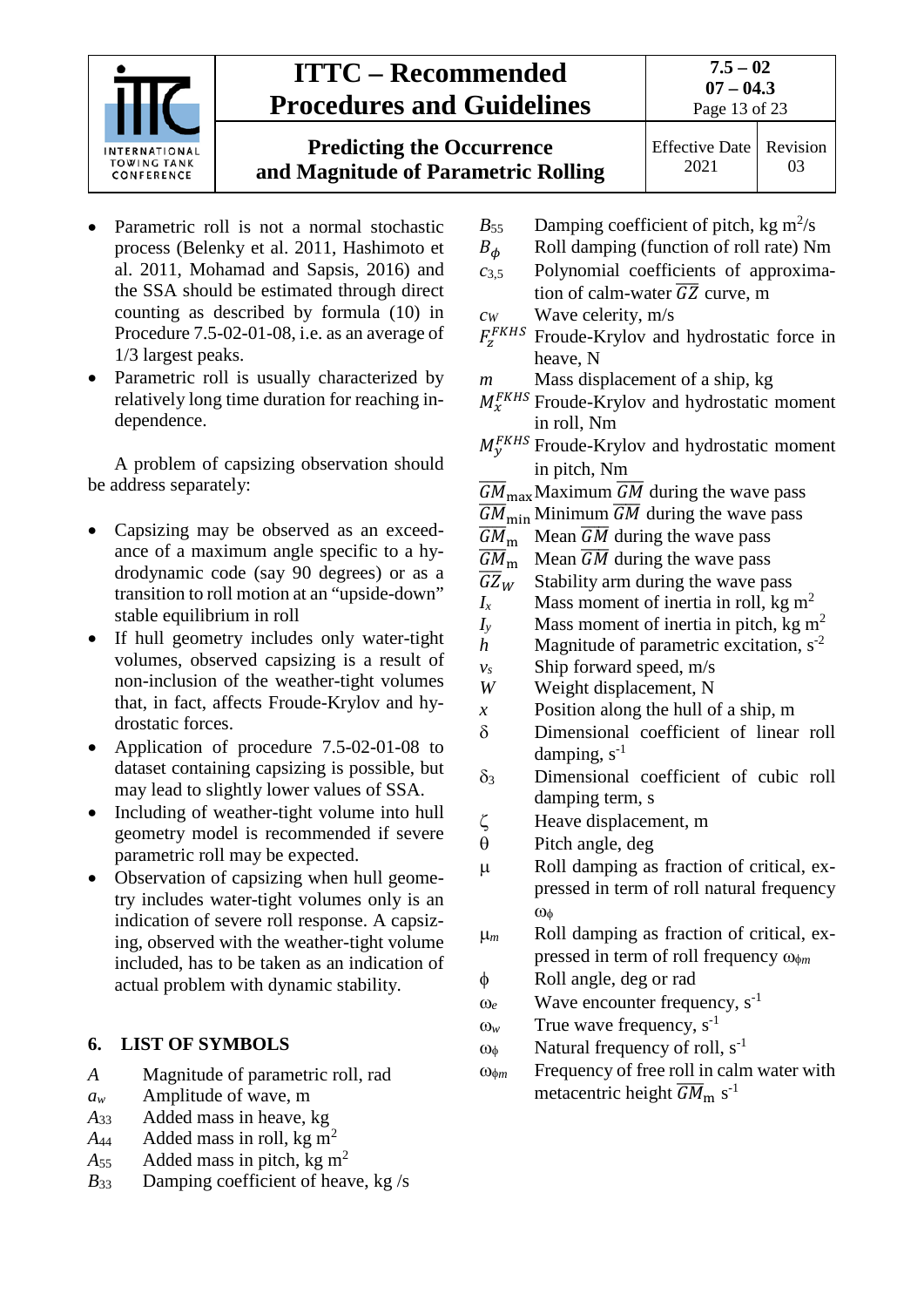

**Predicting the Occurrence and Magnitude of Parametric Rolling** **7.5 – 02**

Effective Date 2021 Revision 03

## <span id="page-13-0"></span>**7. REFERENCES**

- ABS (2019) Guide for the Assessment of Parametric Roll Resonance in the Design of Container Carriers, American Bureau of Shipping, Houston, TX, 70 p.
- Belenky, V.L., Weems, K.M., W.M. Lin, and J.R. Paulling, 2011, "Probabilistic analysis of roll parametric resonance in head seas", Chapter 31 of "*Contemporary Ideas on Ship Stability*", Neves, M.A.S., Belenky, V., de Kat, J.O., Spyrou, K. and N. Umeda, eds., Springer, ISBN 978-94-007-1481-6, pp. 555- 572
- France, W. M, M. Levadou, T. W. Treakle, J. R. Paulling, K. Michel & C. Moore (2003). An Investigation of Head-Sea Parametric Rolling and its Influence on Container Lashing Systems. *Marine Tech.¸* **40**(1):1–19.
- Francescutto, A., Bulian, G., Lugni, C., 2004, "Nonlinear and stochastic aspects of parametric rolling". Marine Technology, 41, 2.
- Hashimoto, H., Umeda, N., 2004, "Nonlinear analysis of parametric rolling in longitudinal and quartering seas with realistic modeling of roll-restoring moment". Journal of Marine Science and Technology, 9, 117-126.
- Hashimoto, H., N. Umeda, and A. Matsuda, 2011, "Experimental Study on Parametric Roll of a Post-Panamax Containership in Short-Crested Irregular Waves" Chapter 14 of "Contemporary Ideas on Ship Stability", Neves, M.A.S., Belenky, V., de Kat, J.O., Spyrou, K. and N. Umeda, eds., Springer, ISBN 978-94-007-1481-6, pp. 267-276.
- IMO SDC 7/INF.2 Information collected by the Correspondence Group on Intact Stability (Part A), London, UK, November 2019
- IMO SDC 7/WP.6 Report of the Drafting Group on Intact Stability, London, UK, February 2020.
- IMO SDC 5/6/2 Comments on the calculation method for parametric roll amplitude in the second check of the level 2 vulnerability criterion for parametric rolling failure mode. Submitted by Japan, London, UK, November 2017.
- Maki, A., Umeda, N., S. Shiotani, Kobayashi, E. 2011, "Parametric rolling prediction in irregular seas using combination of deterministic ship dynamics and probabilistic wave theory". Journal of Marine Science and Technology, 16, 294-310.
- Mohamad, M.A. and T.S. Sapsis, 2016, "Probabilistic response and rare events in Mathieu's equation under correlated parametric excitation", *Ocean Engineering*, 120:289-297.
- Lin, W.M. Zhang, S., Weems, K, Luitt, D. (2006) "Numerical Simulations of Ship Maneuvering in Waves", Proc 26th Symposium on Naval Hydrodynamics Rome, Italy.
- Paulling, J. R., S. Kastner & S. Schaffran (1972) Experimental studies of capsizing of intact ships in heavy seas. *US Coast Guard, Technical Report*, 58 p. (Also IMO Doc. STAB/7, 1973)
- Paulling J. R. & R. M. Rosenberg (1959) On Unstable Ship Motions Resulting from Nonlinear Coupling. *J. Ship Res.*, **3**(1):36–46.
- Reed, A.M. (2019) "26th ITTC Parametric Roll Benchmark Study" Chapter 37 of *Contemporary Ideas on Ship Stability. Risk of Capsizing*, Belenky, V., Spyrou, K., van Walree F., Neves, M.A.S., and N. Umeda, *eds*., Springer, ISBN 978-3-030-00514-6, pp. 619- 636.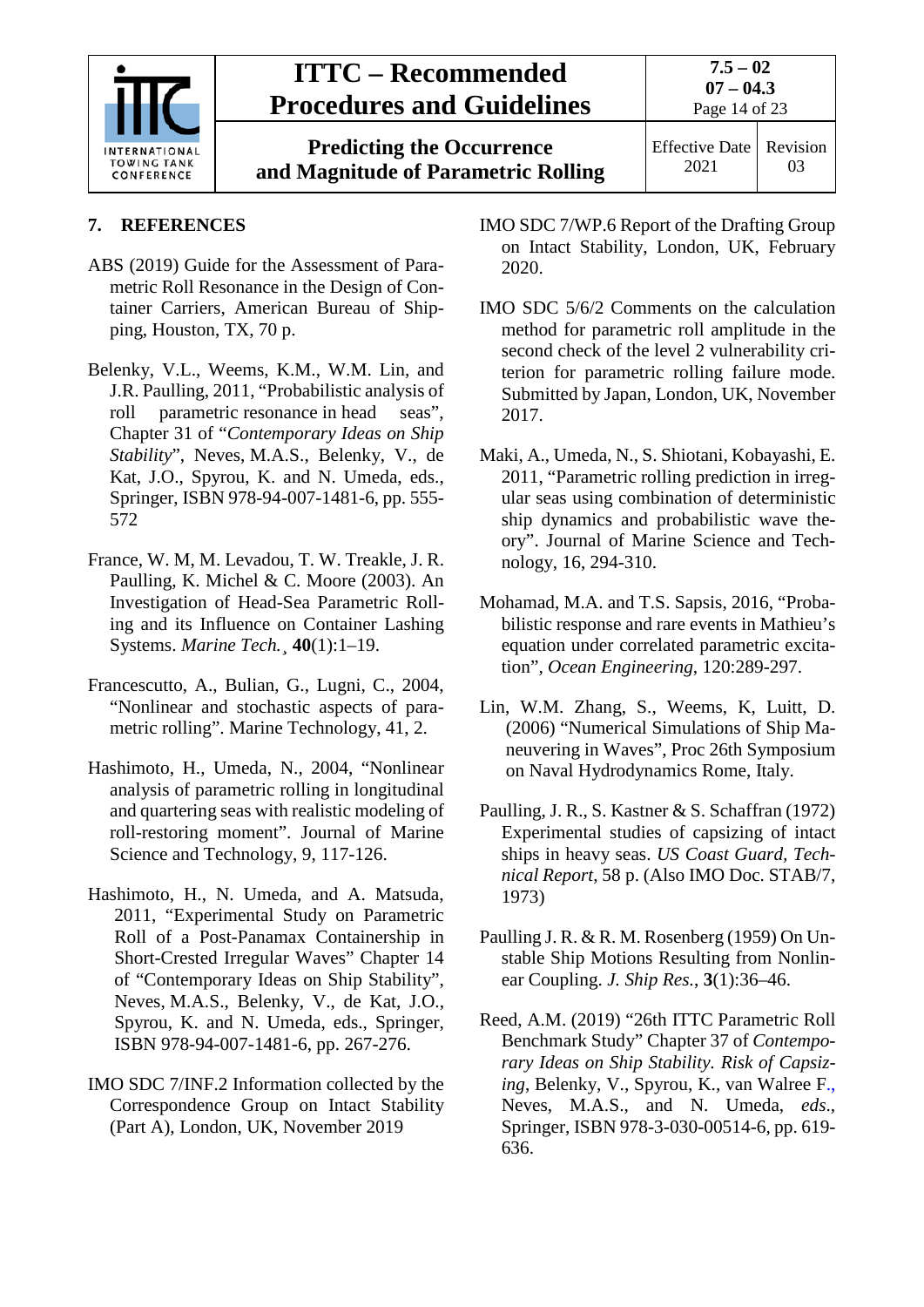

**Predicting the Occurrence and Magnitude of Parametric Rolling**

**7.5 – 02 07 – 04.3**

Effective Date 2021 Revision 03

- Report of the Stability in Wave Committee, 2014, "9.2.3 CFD-based Prediction of Roll Damping" Proceedings of the  $27<sup>th</sup>$  ITTC, 397-399.
- Sakai, M., Umeda, N., Yano, T., Maki, A., Yamashita, Y., Matsuda, A. and D. Terada (2018) "Averaging methods for estimating parametric roll in longitudinal and oblique waves", *J. Mar Sci Technol.*, **23**: 413–424 doi.org/10.1007/s00773-017-0490-6
- Shin, Y.S, Belenky, V.L., Paulling, J.R., Weems, K.M., and W.M. Lin (2004) "Criteria for Parametric Roll of Large Containerships in Longitudinal Seas", *SNAME Trans.* Vol. 112, pp. 14-47.
- Spyrou, K.J., 2000, "On the parametric rolling of ships in a following seas under simultaneous periodic surging", *Phil*. *Trans*. *R. Soc. Lond. A,* 358:1813-1834.
- Spyrou, K.J., 2005, "Design criteria for parametric rolling". Oceanic Engineering International, ECOR, 9, 1.
- Spyrou, K.J., Tigkas, I., 2007, "Principle and application for continuation methods for ship design and operability analysis" *Proc. Of 10th Intl. Symp. on Practical Design of Ships and Other Floating Structures PRADS'2007*, Houston. Texas, USA, Vol.1, pp 388-395.
- Spyrou, K.J., Tigkas, I., Scanferla, G., Pallikaropoullos, N. and N. Themelis, 2008, "Prediction potential of the parametric rolling behaviour of a post-panamax containership", *Ocean Engineering*, **35**, 1235-1244.
- Umeda, N., Fujita, N., Morimoto, A., Sakai, M., Terada, D., Matsuda, A., 2015, "Numerical Prediction of Parametric Roll Resonance in Oblique Waves". Proceedings of the 12th International Conference on the Stability of Ships and Ocean Vehicles, 331-339.

## <span id="page-14-1"></span><span id="page-14-0"></span>**Appendix A. CALCULATION EXAMPLE**

#### **A.1. Input Data**

The example in this appendix is preformed for C11-class containership. Principle dimensions and loading conditions data are placed in Table A1. All calculations for parametric roll are carried out for zero forward speed.

Superstructure and containers are considered to be weather-tight volumes and are modelled as shown in Figure A1. Calm-water  $\overline{GZ}$  curves are shown in Figure A2 with and without superstructure and containers included.

Table A1 Principle Input Data

| Length BP, m                             | 262   |  |  |  |
|------------------------------------------|-------|--|--|--|
| Beam, m                                  | 40    |  |  |  |
| Levels 1, 2 and 3 (Regular waves)        |       |  |  |  |
| Mean draft, m                            | 12.7  |  |  |  |
| Trim, deg                                | 0     |  |  |  |
| KG, m                                    | 19    |  |  |  |
| GM, m                                    | 1.29  |  |  |  |
| Natural frequency of roll $\omega$ , 1/s | 0.199 |  |  |  |
| Level 3 (Irregular waves)                |       |  |  |  |
| Mean draft, m                            | 11.5  |  |  |  |
| Trim, deg                                |       |  |  |  |
| KG, m                                    | 18.95 |  |  |  |
| GM, m                                    | 1.4   |  |  |  |



Figure A1 Superstructure and containers as a weather-tight volume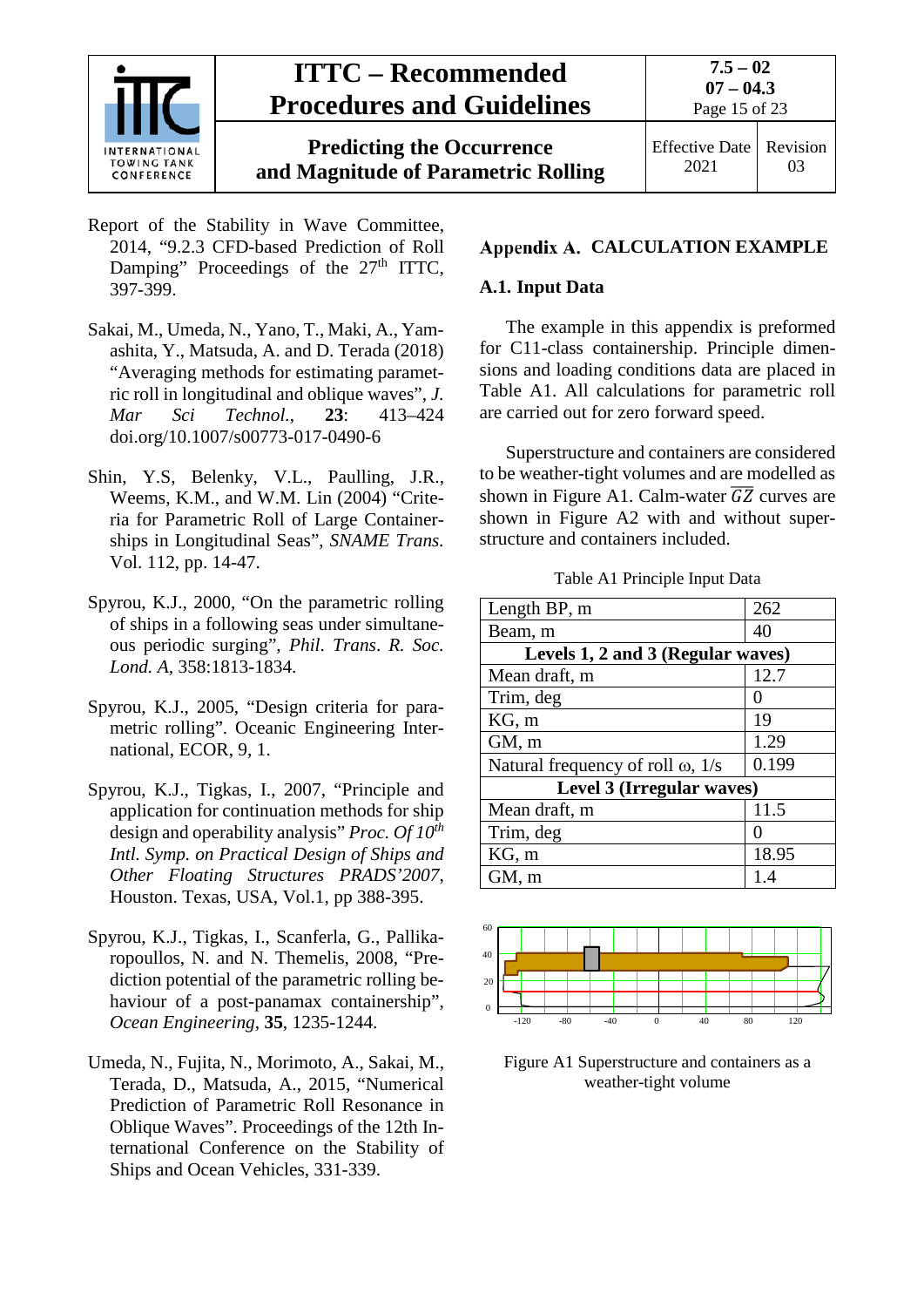



Figure A2 Calm-water righting curves

### <span id="page-15-0"></span>**7.1 Results of Level 1 Prediction**

For the level 1 prediction of occurrence of parametric roll values of  $\overline{GM}$  in waves were computed for the range of wave frequencies from 0.3 rad/s to 0.5 rad/s (wave lengths from 246.5 m to 684.7 m) and wave height of 2 m. The values of  $\overline{GM}$  in waves are shown as functions of wave crest position for all the wave frequencies/lengths in Figure A3. Following recommendations in paragraph 2.3.2.1 of Annex 3 of SDC6/WP.6, ship was balanced in buoyancy and trim at each position of wave crest.



Figure A3  $\overline{GM}$  values in waves: wave height 2 m wave circular frequencies from  $0.3 s^{-1}$  to  $0.5 s^{-1}$ 

Occurrence of the parametric roll is analysed as described in subsection 3.2. As zero forward speed is considered the encounter frequency equals the wave frequency. The results are shown in Figure A4. Occurrence of the parametric roll is expected in the between the wave frequencies 0.37 rad/s and 0.44 rad/s, where the amplitude of parametric excitation *h* is below

the threshold defined by the formula in the subsection 3.2.



Figure A4 Occurrence of the parametric roll. Roll damping in term of critical µ*m*=0.04, wave height 2 m

To assess magnitude of parametric roll, calm-water  $\overline{GZ}$  has to be approximated by cubic or 5th-order polynomial. The calculations are done with "water-tight"  $\overline{GZ}$  as it is ususally readily available (expected use of the level 1 assessment is express analysis that can be performed without specialized software.) Polynomials were fitted with method of least squares. The number of heel angles is limited to approximately match position of the maximum of actual  $\overline{GZ}$  curve. Results of the fitting are shown in Figure A5.



Figure A5 Fitting calm-water  $\overline{GZ}$  curves. Cubic fit is done up to 70 degrees,  $5<sup>th</sup>$  order fit – up to 80 degrees

Magnitudes of parametric roll (in a form of response curves) are shown in Figure A6 for linear roll damping and in Figure A7 for linearplus-cubic roll damping.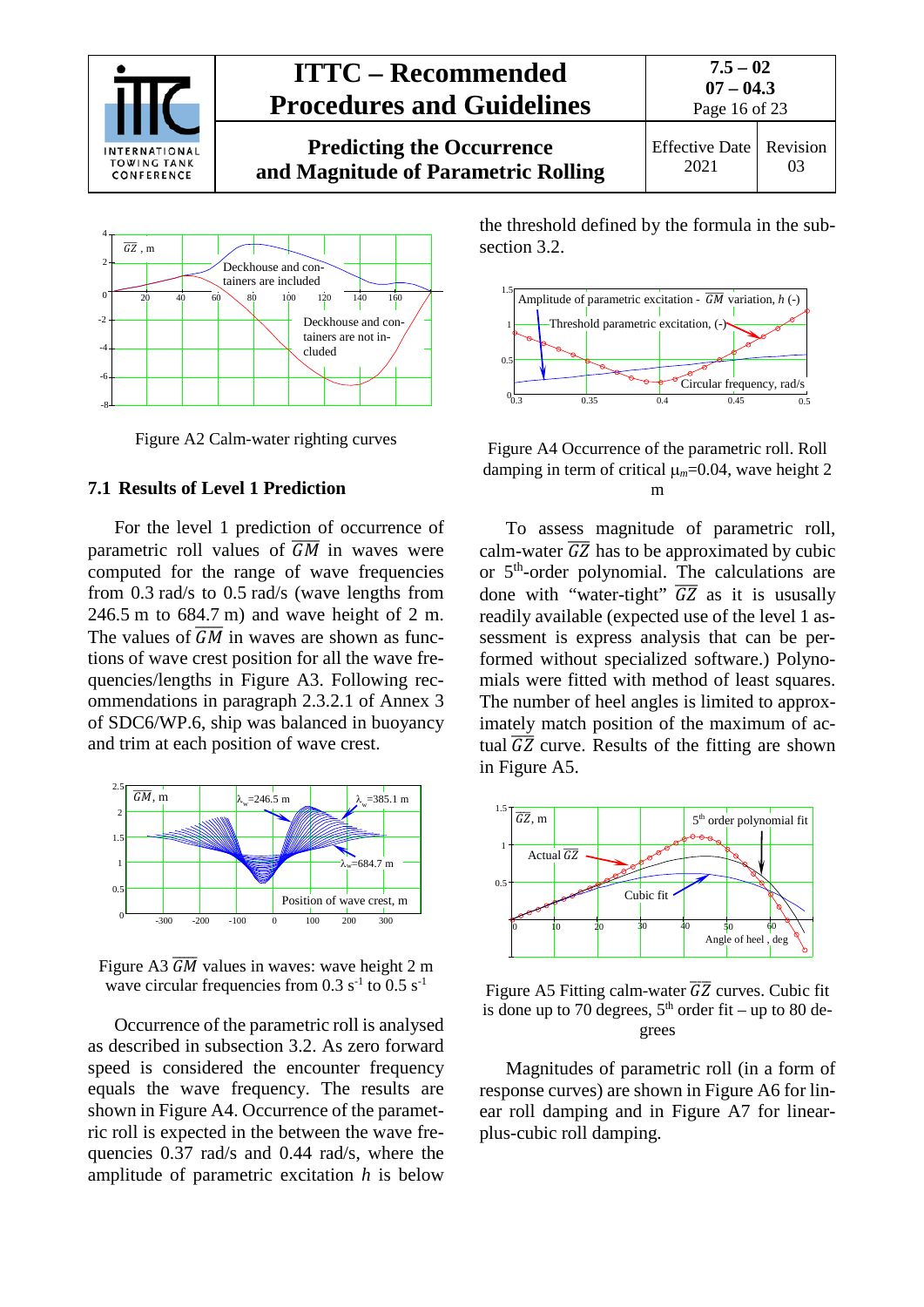



Figure A6 Magnitude of parametric roll, wave height 2 m, roll damping  $\mu_m = 0.04$ 





#### <span id="page-16-0"></span>**A.2. Results of Level 2 Prediction**

Prediction of parametric roll magnitude with numerical solution of single degree-of-freedom roll equation is described in subsection 4.2. It requires  $\overline{GZ}$  curves in waves computed for the entire range of wave lengths included in the analysis. These calculations were done for 40 circular wave frequencies ranging for 0.3 to 0.5. Firstly, containers and superstructure were not included, i.e. calculations were done for watertight volume. An example of  $\overline{GZ}$  curves in waves is shown in Figure A8, while time history of roll motions is placed in Figure A9.



Figure A8  $\overline{GZ}$  curves in waves for water-tight volume, wave height 2 m, wave length 262 m, circular wave frequency  $0.485$  s<sup>-1</sup>



Figure A9 Time history of roll, initial angle 5 degrees, wave height 2 m, wave length 385.1 m, circular wave frequency  $0.4 s^{-1}$ 

Inclusion of the superstructure and containers (i.e. consideration of the weather-tight volume) leads to the significant change of the  $\overline{GZ}$ curves in waves, see an example in Figure A10.

Figure A11 shows response curves for magnitude of parametric roll computed for watertight and weather-tight volumes. The difference between the curves can be attributed to hardening nonlinearity caused by inclusion of the superstructure and containers while computing  $\overline{GZ}$ curves in waves.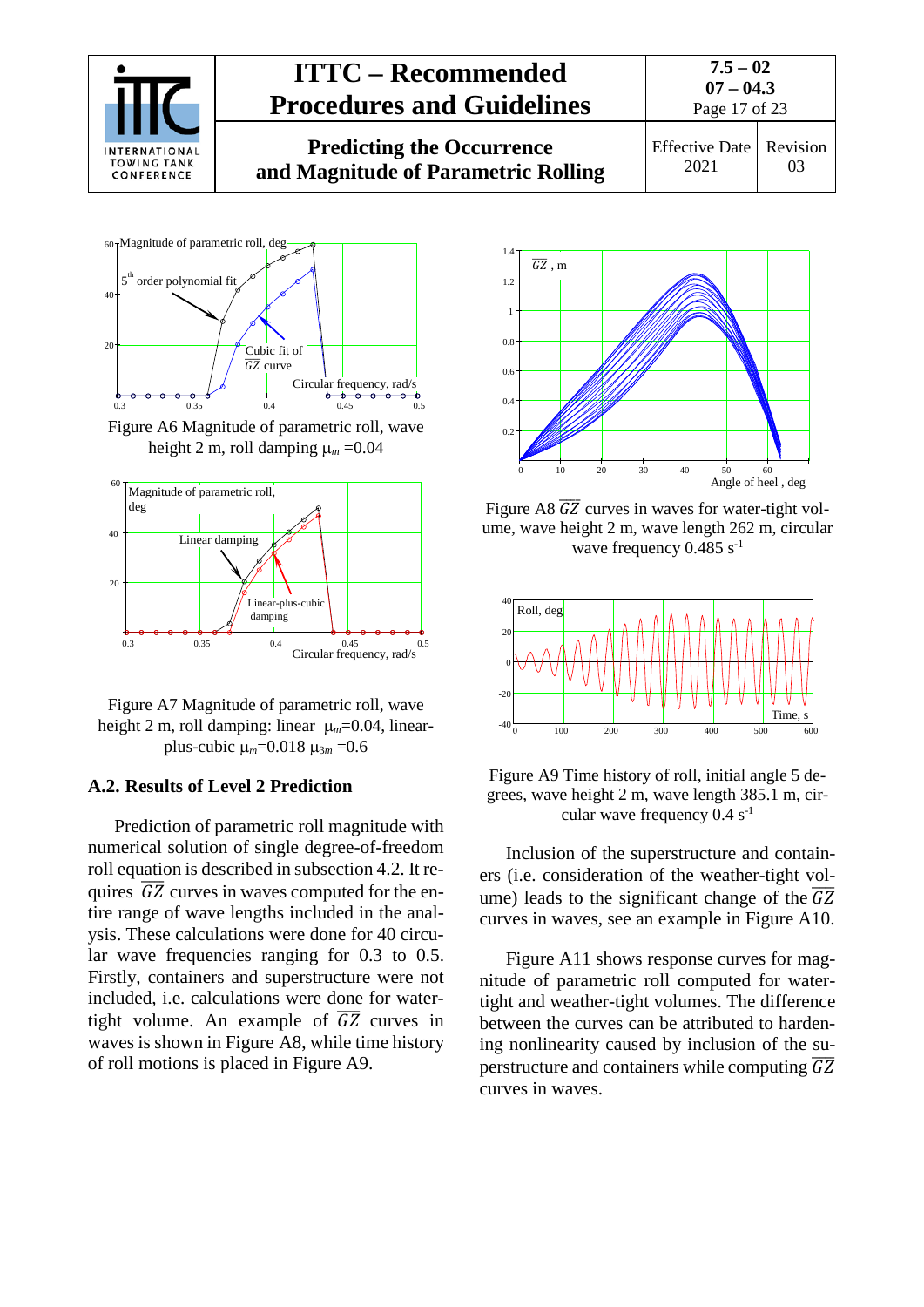

**Predicting the Occurrence and Magnitude of Parametric Rolling**





Figure A10  $\overline{GZ}$  curves in waves for weather-tight volume, wave height 2 m, wave length 262 m, circular wave frequency  $0.485$  s<sup>-1</sup>



Figure A11 Magnitude of parametric roll by numerical integration of single DOF roll equation, wave height 2 m, roll damping  $\mu_m = 0.04$ 

As mentioned in subsection 4.1, another aspect of using water-tight volume is indication of capsizing, as the stable steady state cannot be established for given initial conditions or does exist for given nonlinearity and parametric excitation. Example of capsizing time history is shown in Figure A12, while the corresponding response curves for magnitude of parametric roll are shown in Figure A13.



Figure A12 Time history of roll, initial angle 5 degrees, wave height 4 m, wave length 366.6 m, circular wave frequency 0.41 rad/s





As recommended in subsection 4.3, 3-DOF calculations of parametric roll were carried out using volume-based algorithm that is equivalent to wave and hydrostatic pressure calculation on an instantaneous submerged portion of hull. The algorithm is described in (Weems et al 2018).

Calculations were carried out for both watertight (Figure A14) and weather-tight volumes (Figure A15). Comparing to 1 DOF calculation, one can observe increase both range of occurrence and magnitude of parametric roll.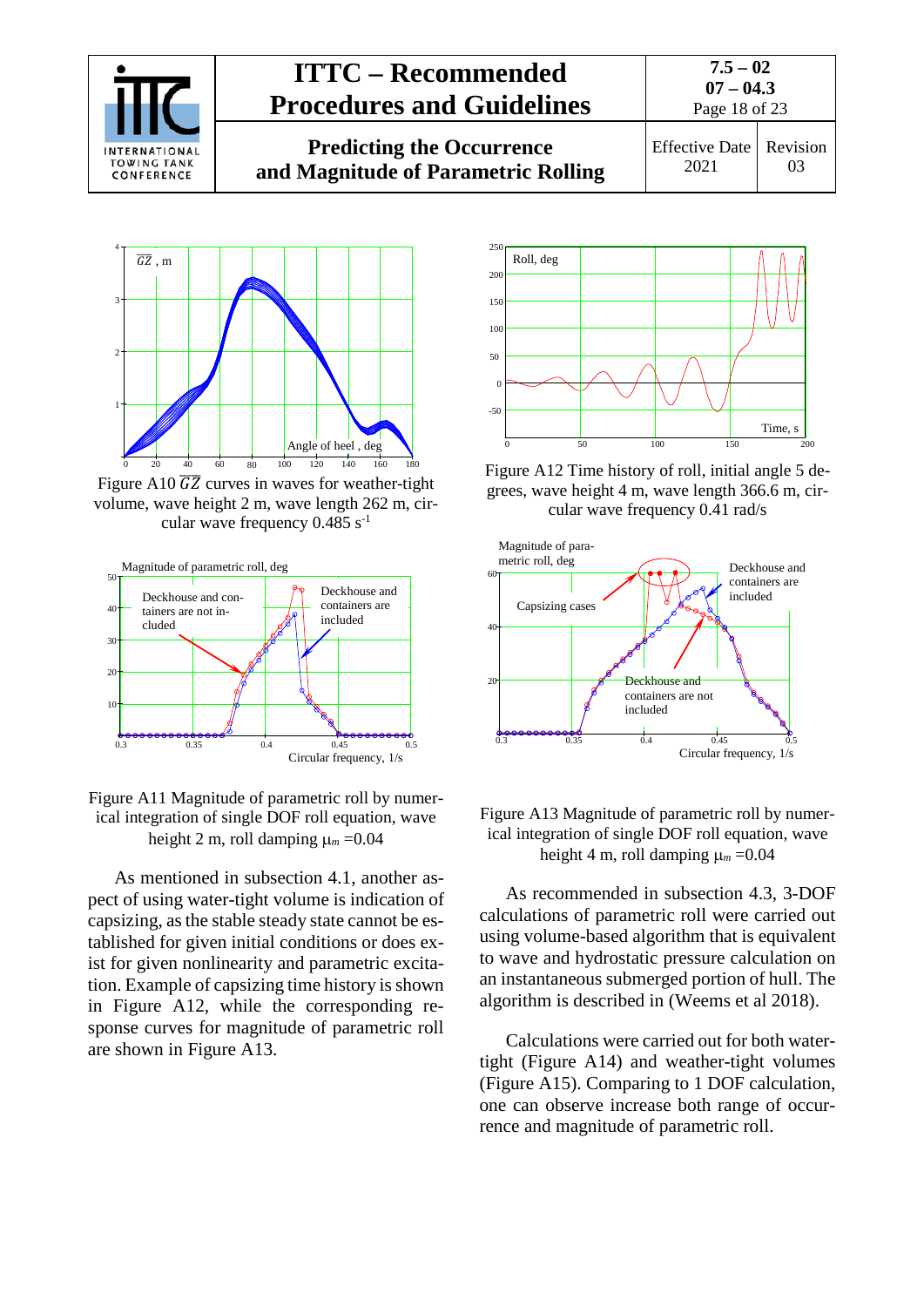



Figure A14 Magnitude of parametric roll. Watertight volume only, wave height 2 m, roll damping  $\mu_m = 0.04$ 



Figure A15 Magnitude of parametric roll. Weathertight volume, wave height 2 m, roll damping µ*<sup>m</sup>*  $=0.04$ 

#### <span id="page-18-0"></span>**7.2 Results of Level 3 Prediction**

Large Amplitude Motion Program (LAMP) has been used for the level-3 prediction of magnitude and occurrence of parametric roll. Calculations were done with 3 DOF: heave-roll-pitch. LAMP is a 3D hybrid potential-flow code. Froude-Krylov and hydrostatic forces are computed by pressure integration over the instantaneous portion of submerged hull. The LAMP-2 potential-flow solver was used. The diffraction and radiation forces are evaluated over a mean waterline for a constant forward speed. To asses viscous and lifting forces, including appendages

forces coefficient-based computational models are used. More information on previous application of LAMP for parametric roll assessment are available in (France, et al 2003), (Shin, et al 2004) and others.

Geometry of a hull is modelled with 3D panels. Figures A16 and A17 show different views of the hull configuration. Different colours correspond to different surfaces where different interpolation settings can be used. Only watertight volume is modelled.





As it is noted in subsection 5.1.2, wave components of roll damping are computed by the potential-flow solver as a part of radiation forces. Thus inclusion of coefficients evaluated from roll decay test of CFD simulation. The subsection 5.1.2 recommends adjusting roll damping coefficient until the code reproduces the given roll decay data "as tested". Roll decay test data (France, et al 2003), are used – they are shown as points in Figure A18.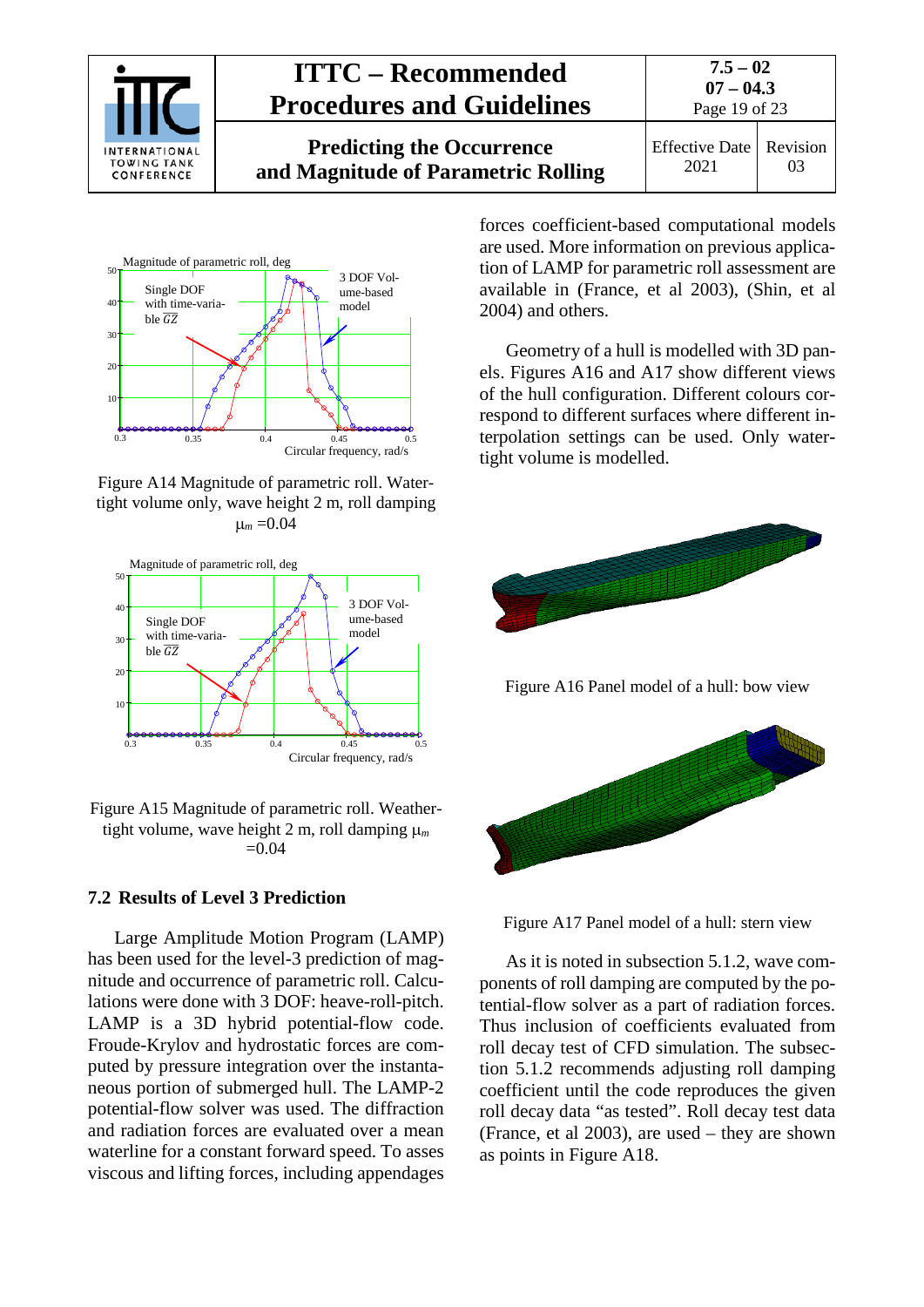

The algorithm described in the subsection 5.1.2 was followed in this example. Note that LAMP only uses linear plus quadratic model of roll damping. These coefficients are estimated from Figure A18 as an intersect (linear damping coefficient) and slope (quadratic damping coefficient) of a line fitted to the points obtained from "simulated" roll decay test that are shown as solid lines in Figure A18. Finally calibrated roll decay coefficient are computed from the appropriate equation in the subsection 5.1.2.



Figure A18 Roll decay test for three speeds (points – taken from France et al 2003) and computed with LAMP (solid lines)

A response curve, computed for zero forward speed is shown in Figure A19. Roll damping coefficients, estimated for the speed of 5 knots were used for the zero forward speed case.



Figure A19 Magnitude of parametric roll computed with LAMP-2, zero forward speed, wave height 2 m.

Comparing the response curve in Figure A19 with the corresponding curves from A6, A7 and A14, a shift of parametric roll occurrence range is observed. It can be explained by the added mass. LAMP-2 computes added mass, while the approximate formula, single DOF and volumebased calculation used usual assumption of the added mass in roll to be 0.25 of the moment of inertia in roll. The shift can be explained by the difference in natural frequency of roll, resulting from the difference in the added mass.

The value of magnitude of parametric roll, calculated by LAMP is less compare to level 1 and level 2 calculations, but still remains "severe". Thus the assessment of magnitude of parametric roll is consistent through all three levels.

Magnitude of parametric roll in irregular wave is a random number. As recommended in section 5.2.3, an estimate SSA is used to assess the magnitude of parametric roll in irregular wave. Since parametric roll is not a normal stochastic process, direct counting is used to estimate SSA as recommended in the Procedure 7.5-02-01-08.



Figure A20 Two sample records of parametric roll simulated for significant wave height 3.5, mean zero-crossing period 14s, heading 1 degree, zero forward speed

As stated in the subsection 5.2.1, assumption of ergodicity is not applicable for parametric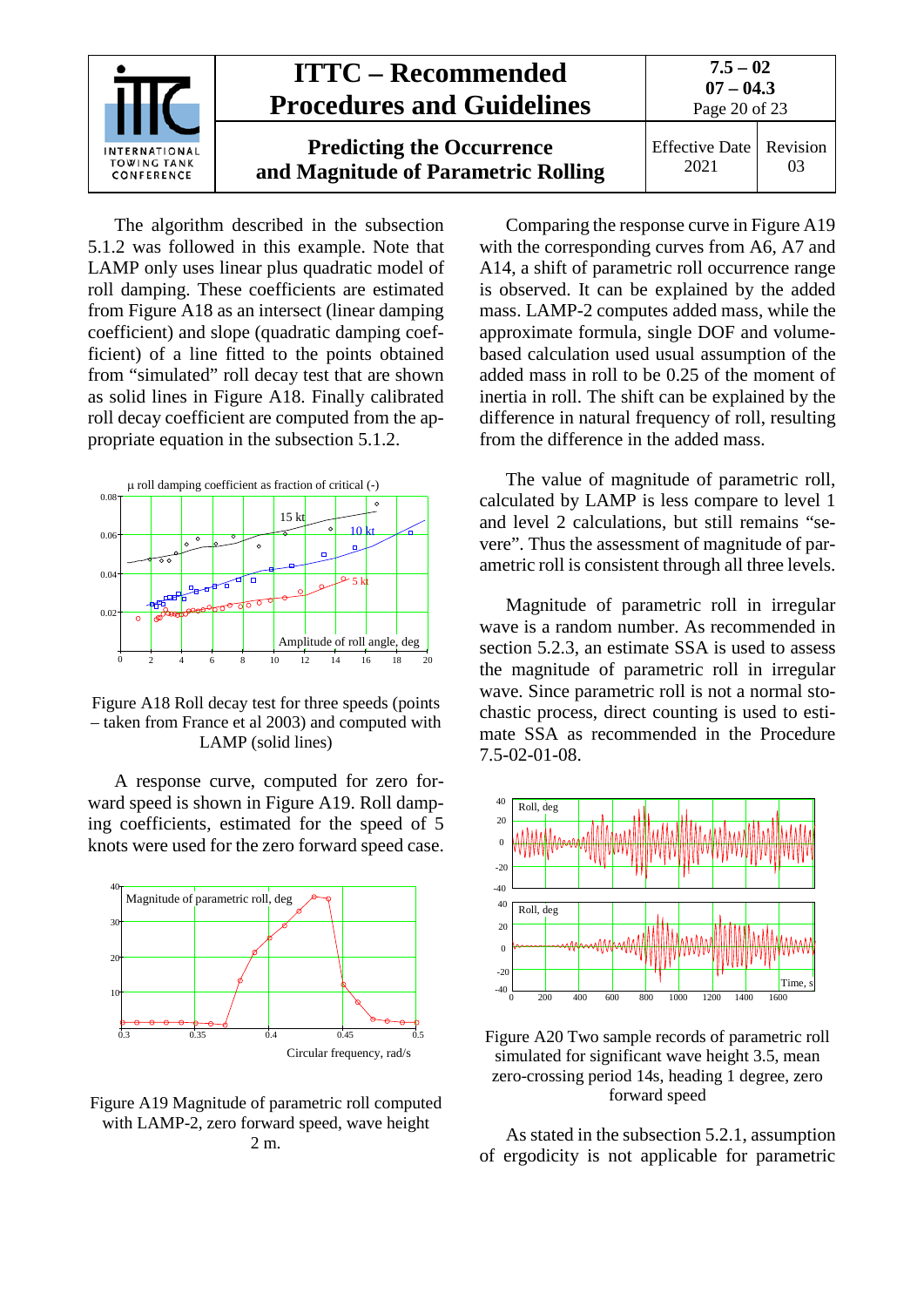

roll; SSA is estimated on an ensemble of records. Following recommendations in the subsection 5.2.1, 20 half-hour long records were generated for estimation of SSA. Figure A20 shows 2 of these 20 records.

To estimate the SSA by direct counting, one needs to find an average of 1/3 largest peaks roll motions. Following recommendations in the subsection 3.2.2 of the Procedure 7.5-02-01-08 absolute values of mean-crossing peaks are found. Figure A21 shows the mean-crossing peaks with circles.

To find 1/3rd quantile, the peaks are sorted (highest to lowest) and the value that encompasses the highest 1/3rd peaks is found. The largest 1/3rd peaks are shown in Figure A20 with squares. The SSA is a mean value estimate of the 1/3rd largest peaks over all 20 records (10 hours of simulation time) equals to 22.5 degrees.



Figure A21 Peaks (circles), 1/3rd largest peaks (squares) shown for a part of the record 1 in Fig. A20.

The subsection 3.2.3 of the Procedure 7.5- 02-01-08 contains guidance for assessment of confidence interval of SSA to evaluate statistical uncertainty of the estimate. To address dependence within the simulated motion, a time duration for reaching independence is required. This time is found with an ensemble averaged autocorrelation function of roll motions.

An envelope is fitted to the estimate of the autocorrelation function; see Figure 5 of the Procedure 7.5-02-01-08 and Figure A22 of this document. The level of 0.05 is accepted as a significance level, so correlation below 0.05 is considered insignificant. Thus the time when the envelope of autocorrelation function reaches the level of 0.05 can be taken as "decorrelation time". Assuming that absence of correlation manifests independence, the decorrelation time can be taken as the time duration for reaching independence,

As stated in the subsection 5.2.3 of this document, parametric roll is characterized by a long time for reaching independence - 939 seconds: compare Figure A22 to Figure 5 of the Procedure 7.5-02-01-08, where the time duration for reaching independence for a typical synchronous roll motion is below 50 seconds.



Figure A22 Autocorrelation function and its envelope; time duration for reaching independence 939 s

Following the instructions in the subsection 3.2.3 of the Procedure 7.5-02-01-08, a sample of the largest 1/3rd peaks are separated into independent groups using the time duration for reaching independence of 939 seconds (the peaks occurring further than 939 seconds away of each other are considered independent). In the considered case, the number of independent groups equal to the number of independent records (20), because of the long time to reach independence.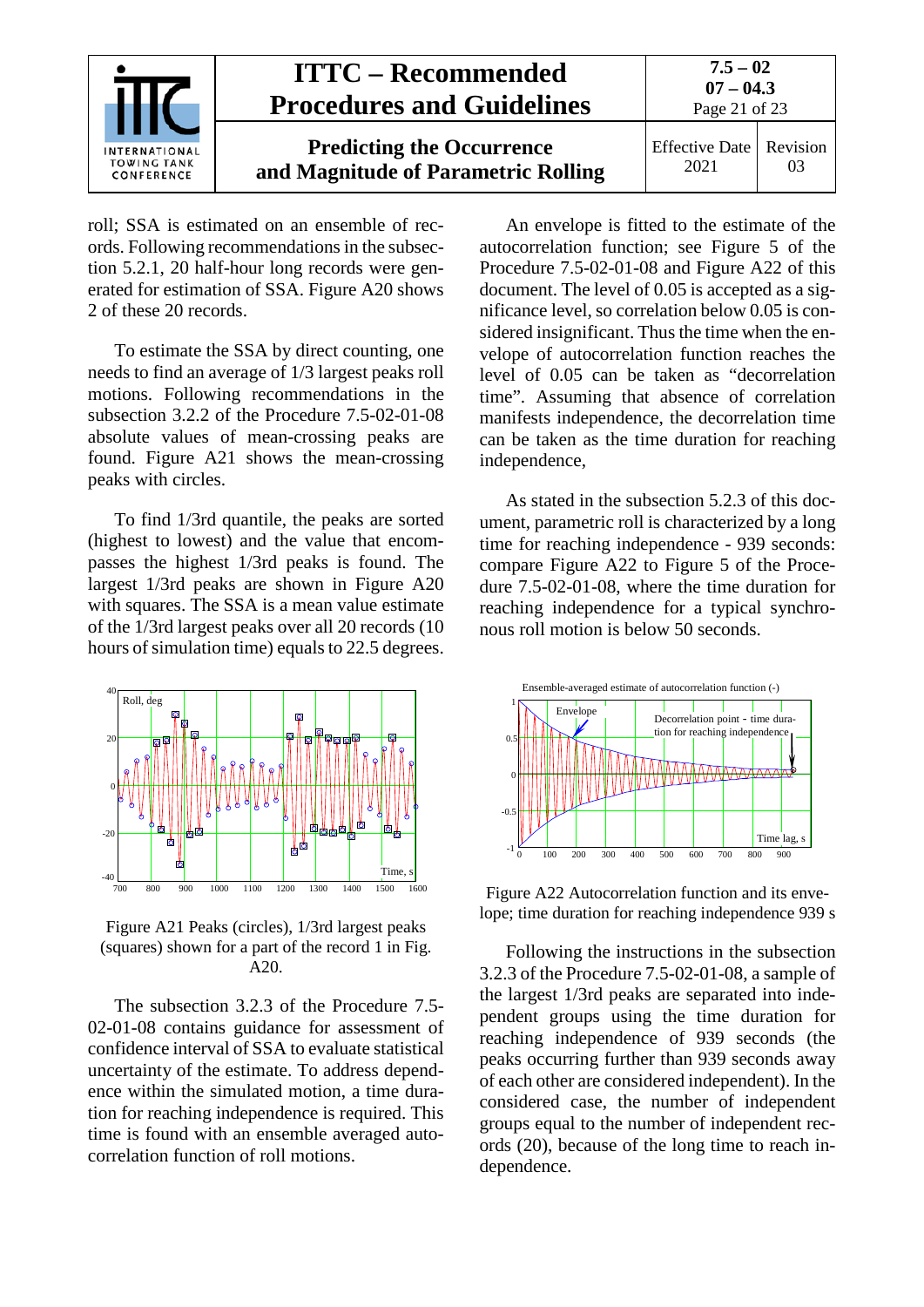

Auto-covariance function of the largest 1/3rd peaks is estimated with formula (12) of the Procedure 7.5-02-01-08. An estimate of autocorrelation function (auto-covariance normalized by variance estimate) is shown in Figure A23. Note, that the estimate of autocorrelation function of the largest 1/3rd peaks is computed for the number / index of the peaks rather than a time lag.

Similar to the autocorrelation function of the instantaneous roll angle values in Figure A22, the envelope is computed and the index to reach independence is determined. It equals for 12 for the considered example.



Figure A23 Autocorrelation function and its envelope of of the largest 1/3rd peaks; index / number of peaks for reaching independence is 12

As it is noted in the subsection 3.2.3 of the Procedure 7.5-02-01-08, the autocorrelation function, shown in Figure A23 needs to be "cut" to avoid the influence of inaccuracies in the large indices, caused by the decrease of available data. Decorrelation point is used in these calculations as a "cut-off" point. The result is shown in Figure A24. This "cut-off" function is further used in formula (13) of the Procedure 7.5-02-01-08 to compute the variance of SSA estimate. Note the similarity of Figure A24 with Figure 6 in the Procedure 7.5-02-01-08.





The results of SSA estimation are summarized in table A2.

Table A2 SSA Estimation Results

| Significant wave height, m        | 3.5  |  |
|-----------------------------------|------|--|
| Mean zero-crossing wave period, s | 14   |  |
| Heading, deg                      |      |  |
| Speed, kn                         |      |  |
| Number of records                 | 20   |  |
| Duration of a record, min         |      |  |
| Roll SSA estimate, deg            |      |  |
| Time for roll independence, s     |      |  |
| Number of independent groups      |      |  |
| Number of peaks for independence  |      |  |
| Std. dev. of SSA estimate, deg    | 0.26 |  |
| Confidence probability            | 0.95 |  |
| Upper boundary, deg               | 23   |  |
| Lower boundary, deg               | 22   |  |

Following recommendations in the subsection 5.2.2 of this document, example of handling of capsizing cases is given below. To observe capsizing event the significant wave height has been increased to 9 m, while the mean zero crossing period remains 14s. Speed and heading remain the same. As a result, 19 out of 20 records ended up with the capsizing. Two of these records are shown in Figure A25.